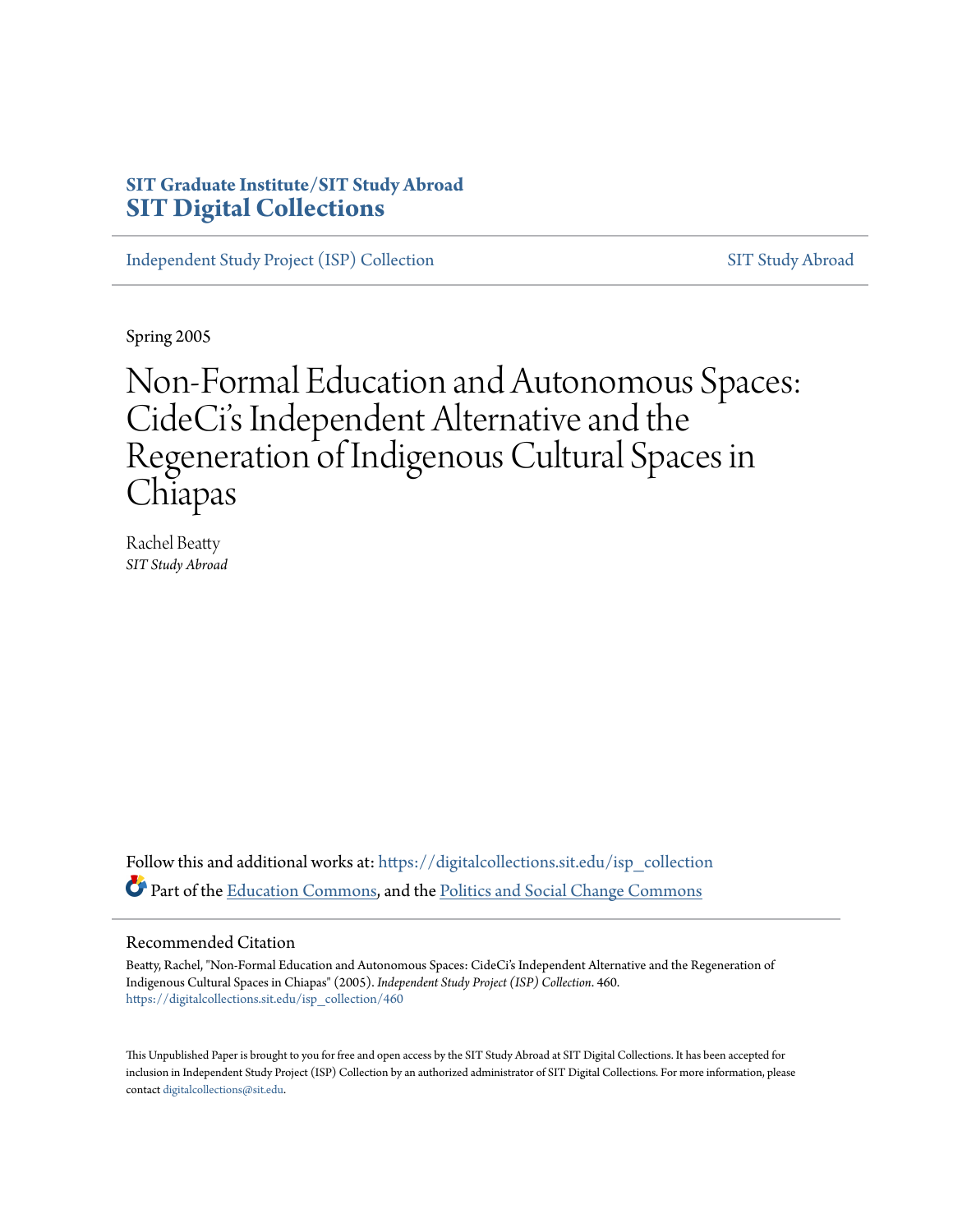"Non-formal Education and Autonomous Spaces: CideCi's Independent Alternative and the Regeneration of Indigenous Cultural Spaces in Chiapas."



-CIdeCI Photo Archives

Rachel Beatty Project Director: Dr. Raymundo Sanchez Academic Director: William Stone Semester: Spring 2005 May 14, 2005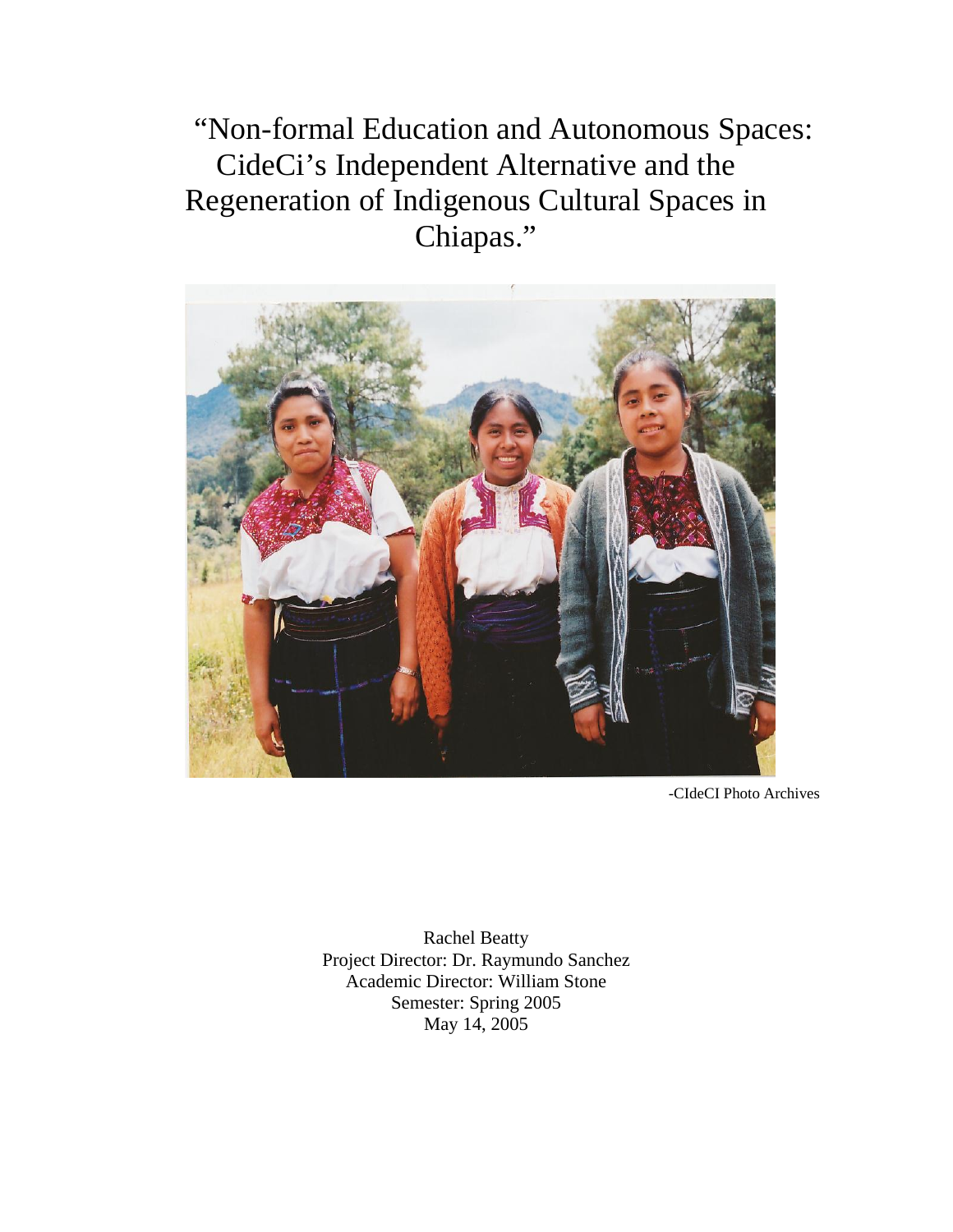## Table of Contents

- 1 Introduction
- 3 Methodology
- 6 The Indigenous of Chiapas and the Regeneration of Autonomous Physical and Cultural Spaces
- 10 Education and Indigenous Cultural Space
- 12 From Formal to Non
- 14 CideCI's Non-formal Indigenous Alternative
- 21 Conclusion
- 23 Works Cited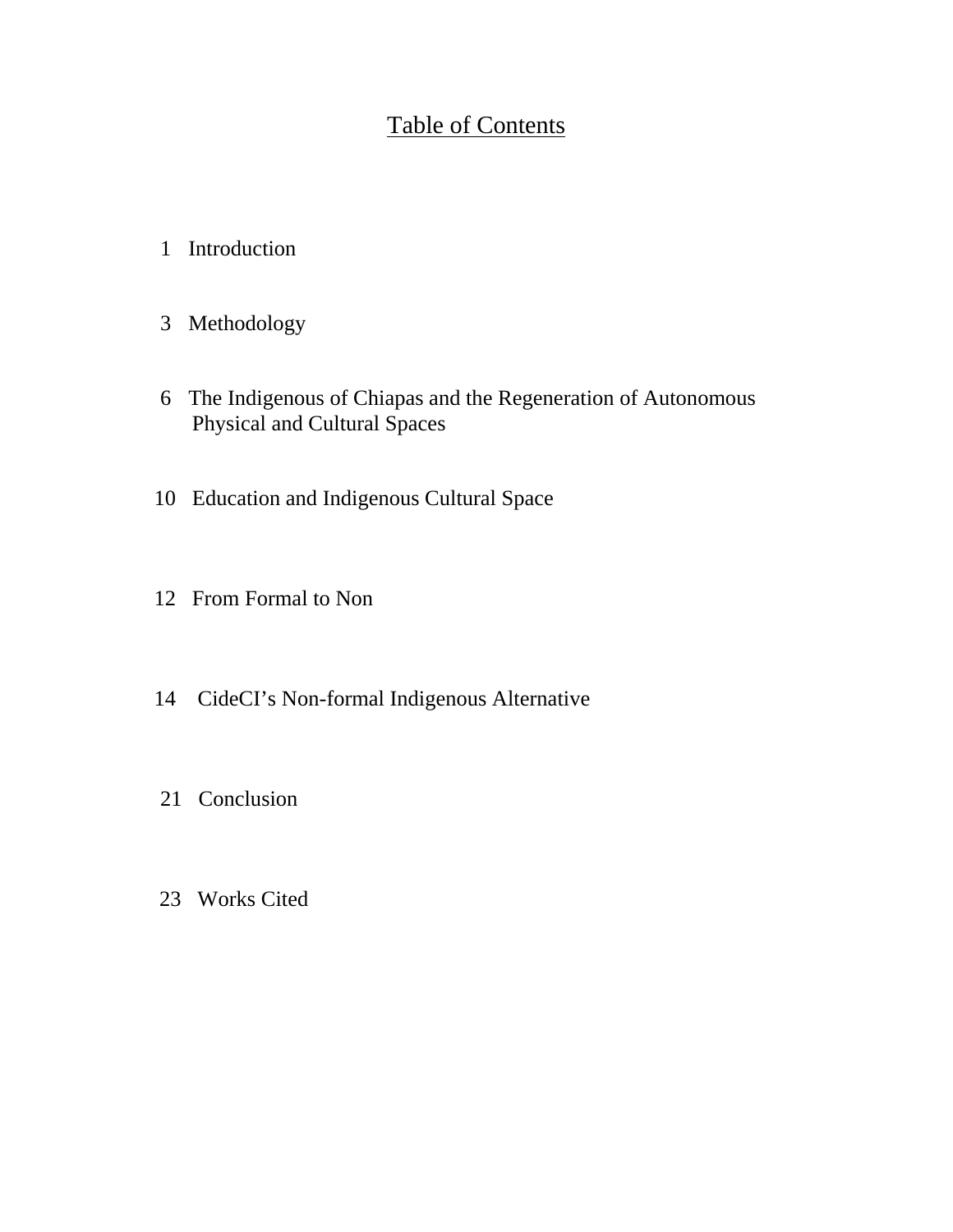*They want us to go to school And to turn the pages of books… Why learn the language of books When the forest speaks to you?* 

*One cannot eat books, And pens and pencils are poor weapons To kill the deer of the mountains And the grunting boar…[1](#page-3-0)*

<span id="page-3-0"></span><sup>1.</sup> Taming Philippine Headhunters, California: Sanford University Press 1934, pp. 260-261 *In* Raymundo Rovillos's "Education and the International Decade of Indigenous Peoples."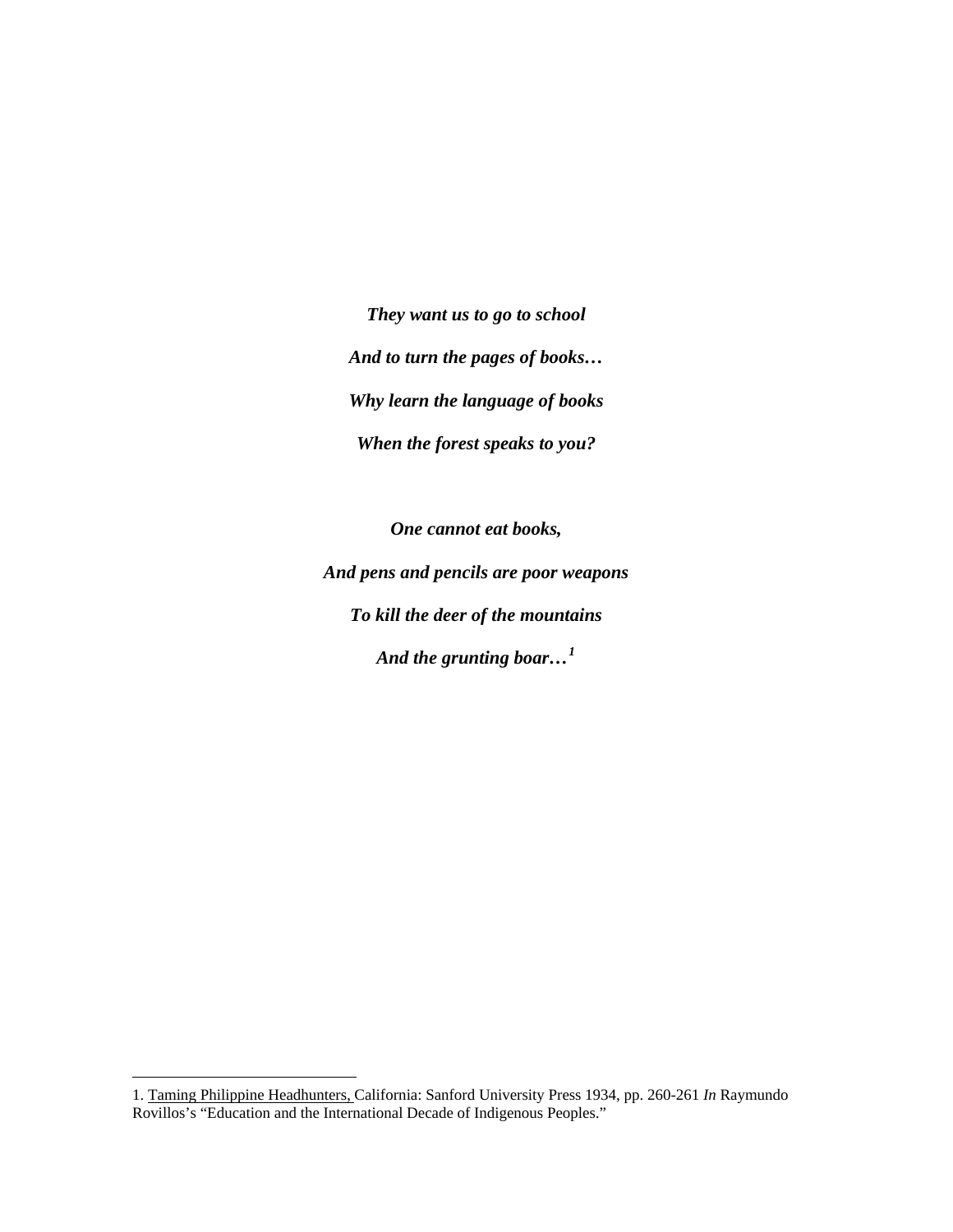#### **Introduction**

I am coughing in the haze of uplifted dirt. Dr. Raymondo Sanchez is sitting in front of me in the old truck smoking his cigarette and gazing calmly out through the front window at the unpaved, littered landscape of a San Cristobal de Las Casas barrio, Nuevo Marivella (New Marvel). This bumpy truck ride is taking me to CIdeCI's (Centro Indigena de Capacitacion Integral, Fray Bartoleme de las Casas) new educational center, of which Dr. Raymondo Sanchez has been the Director since its founding in 1989. Little by little, as each new building is completed, the center is moving from its sixteen year old location to this new space just outside of the city, and I am privileged enough to receive a one-on-one tour by the Director himself.

I realize that I have yet to fully understand the purpose of CIdeCI's relocation, so I lean forward and chance the disruption of the Doctor's pensive silence with an inquiry.

 "So, why exactly is CIdeCI moving? Is it basically for more space; to provide the students with more resources?"

 "Well Raquel...," he begin slowly, "that is part of it. But we have been told that we must leave the other center, that we have no choice." And he leaves his response at that as the driver, Maestro<sup>[1](#page-4-0)</sup> Domingo of the mechanic taller<sup>[2](#page-4-1)</sup>, pulls the truck over and Dr. Sanchez motions for me to step out.

Pointing forward, up the mountain to where a group of men were working with cement blocks and metal structures, Dr. Sanchez explains that this mountain-side has a fresh water source. CIdeCI has given piece of this new land to the two adjacent barrios, both of which are currently living without running water. CIdeCI's construction team is

<span id="page-4-0"></span><sup>&</sup>lt;sup>1</sup> Spanish word for teacher.

<span id="page-4-1"></span><sup>&</sup>lt;sup>2</sup> Spanish word for workshop.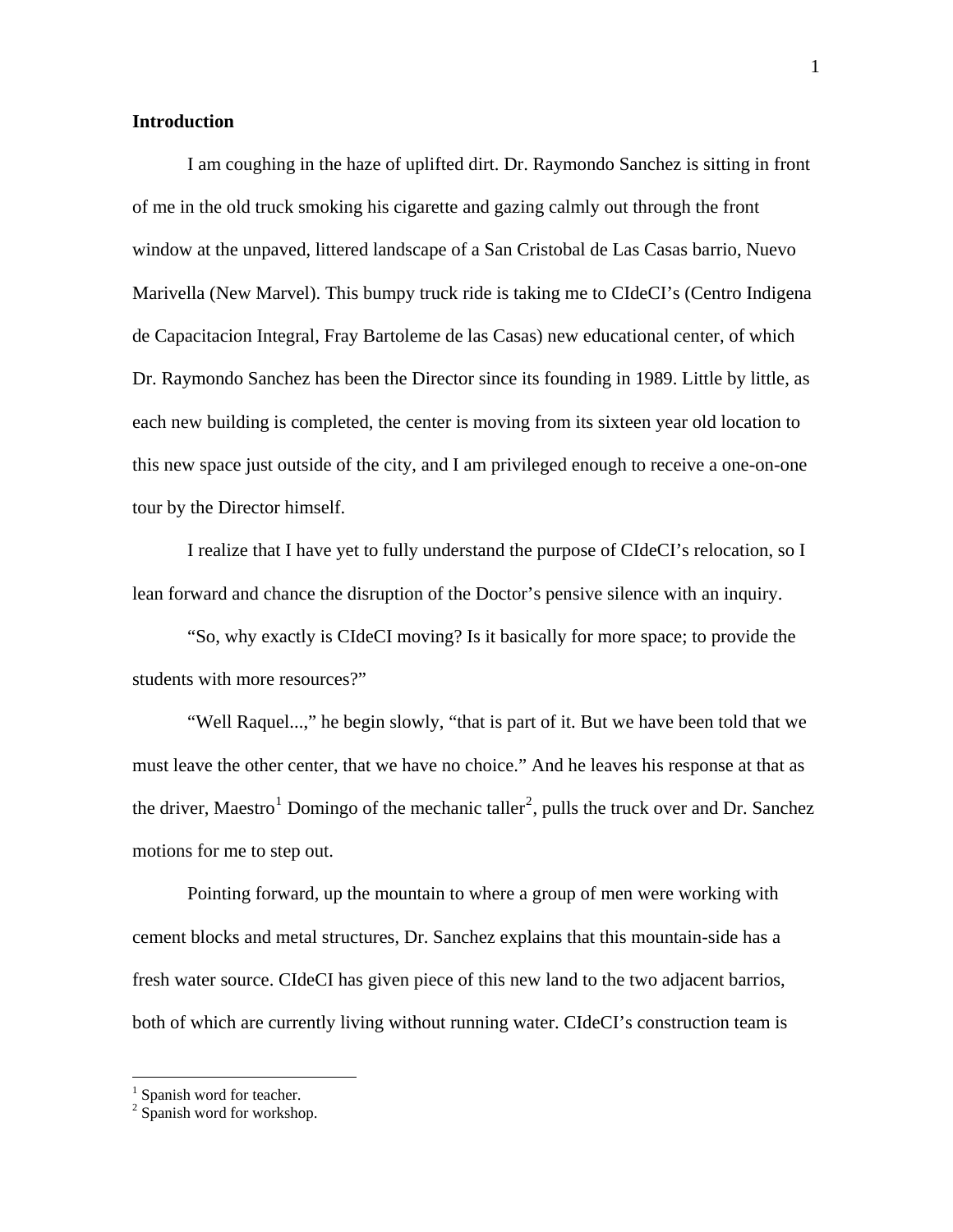helping them build a water tank that once completed will provide enough water to support both barrios.

As we continue meandering along the bottom of the mountain-side Dr. Sanchez waves hello to each person we pass, addressing them by name and pointing out each young man who is a student of CIdeCI's carpentry or electricity talleres. The students themselves are using their knowledge of design and construction to build their own physical space for learning.

\* \* \* \*

Received before my independent project began during a week of volunteer NGO (Non-Governmental Organization) work in San Cristobal de Las Casas, this personal tour provided the ultimate inspiration for my decision to conduct my independent study project on the theme of non-formal education by presenting a case-study of CIdeCI, Fray Bartoleme de las Casas: a free, non-formal educational center offering alternative options for the Indigenous of Chiapas. As a life-long student working within the beurocratic, standardized school system of the United States, as someone who with no choice but to passively watch as the brightest and most critically thinking individuals failed out of school year after year, CIdeCI's education system, so disparate from that which I had always known, initiated a sudden shift in the lenses through which I viewed the very definition of "education" and all of its presumptions.

In this study I explore CIdeCI's role in regenerating<sup>[3](#page-5-0)</sup> autonomous cultural and physical spaces for Indigenous learning, and thus living, outside of the government system through its alternative educational methods and non-formal, independent status. I argue that

<span id="page-5-0"></span><sup>&</sup>lt;sup>3</sup> This term I am borrowing from Gustavo Esteva and mobilizing in my discourse in the manner in which he has defined it, which I will explore in more depth later in my analysis.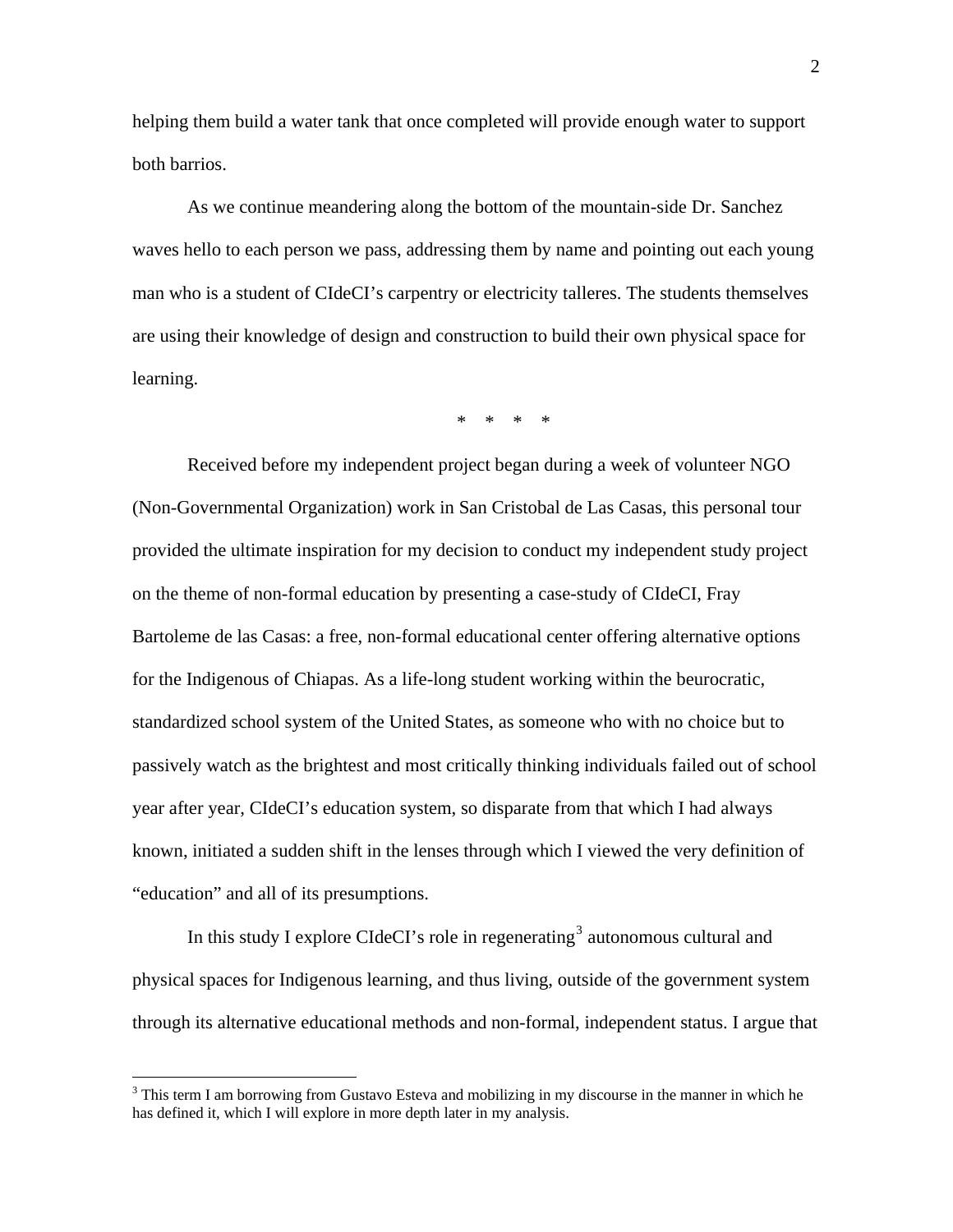non-formal education plays an essential role in regenerating cultural and physical spaces necessary for ensuring that Indigenous forms of social organization retain and/or obtain their autonomy from state and national governments. I will begin by presenting a brief overview of my research methodology, followed by theoretical background regarding education and cultural spaces, specifically pertaining to the Indigenous population of Chiapas. I will then present the information I gathered during my research period, using anecdotal and observed material, as well as information gather through formal interviews and CIdeCI resources, as a means for understanding how the deeper theoretical insights apply to CIdeCI in particular.

#### **Methodology**

I began gathering information for this project the day that I entered the public school system of the United States: I am no stranger to the governmental standardized system of education. I do recognize, however, that because of my life-long immersion in this system the very framework from which I address any of the following issues has undoubtedly been shaped and molded by this very system itself. So much so that from the first fateful day in September when my mother kissed me goodbye at the bus-stop until, sixteen years later, when Gustavo Esteva looked out at myself and the faces of fourteen other standardized American students and told us that the education system should be completely de-established, I had failed to consciously recognize the nature of the Western, government-sponsored education system. Thus, while it has recently been stretched and shaken, it is essential that I preface my analysis by recognizing that the framework from which I address these issues is rooted deeply in the formal education system. My analysis must not been seen as anything more than an attempt to break through the shroud of this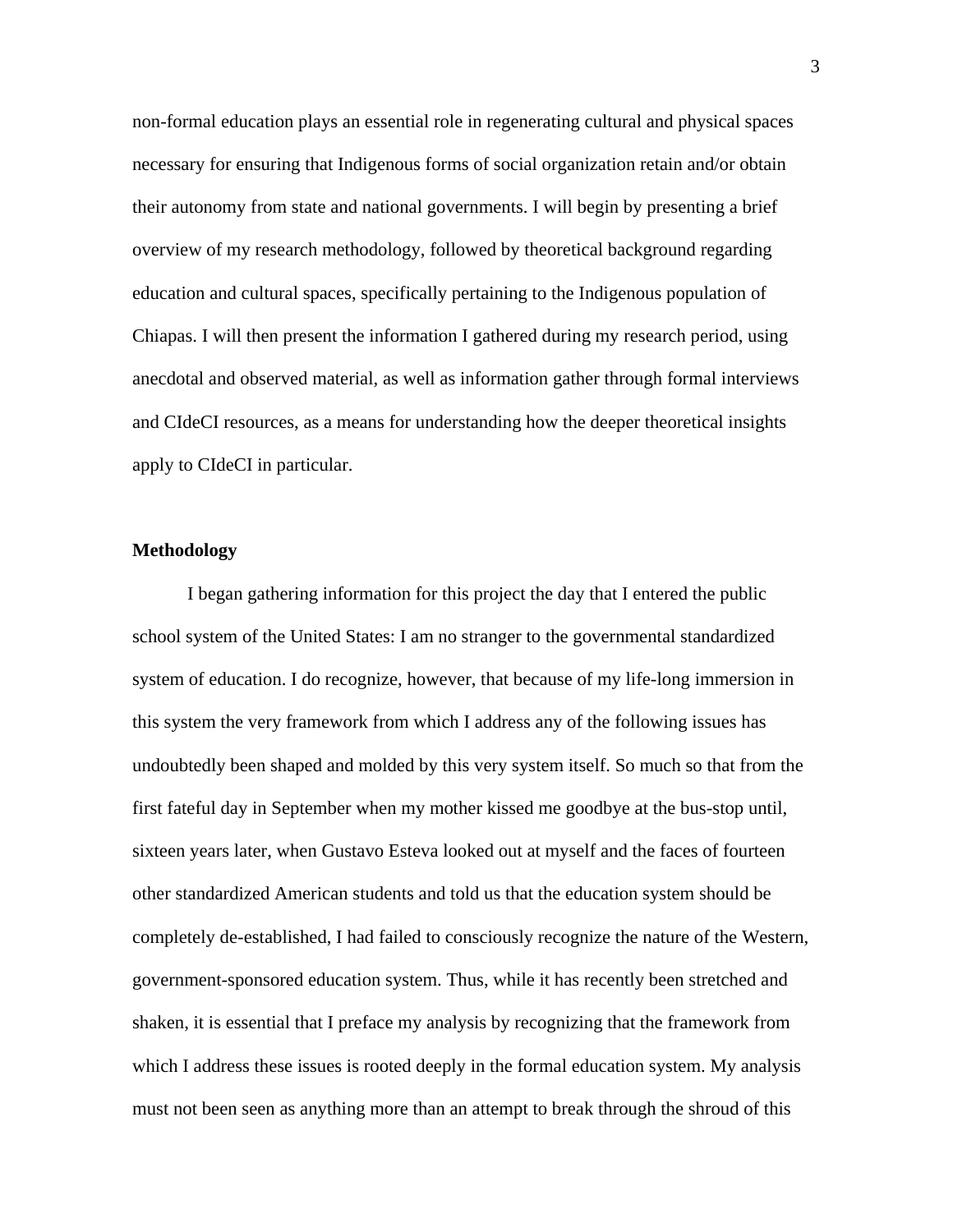framework by both exploring and trying to understand issues of education and culture spaces in a culturally foreign and non-formal context.

I began my formal research by consulting CIdeCI's own material, i.e. annual reports, a structural outline of the center's internal functioning, the general project outline, and CIdeCI's informational flier, in order to grasp a better understanding of its functioning before beginning my inquiries. I complimented these resources with theoretical information regarding the formal and non-formal education systems, the Indigenous movement of Chiapas, and cultural spaces.

I began on-site at CIdeCI by participating in CIdeCI's Panaderia taller (Bakery workshop) for one week, every day from 9am-12pm. During this short period of participant observation I was able to witness the functioning of a CIdeCI taller first-hand, develop connections with a few of the students, gather observed material, and gain some insight regarding the nature of CIdeCI's educational system. It should be noted, however, that one week in one of the many talleres that CIdeCI offers is an extremely limited participant observation period. While recognizing these limitations, I do believe that my experience in the Panaderia offers insight into the issues I am exploring and has allowed me to make connections that would have otherwise gone un-noticed (which means that there surely remain others to be found). I also conducted informal interviews with a few of the Panaderia students during our class time together. The rest of my interviews were conducted formally with Maestros and others in administrative positions.

I feel as though my research would be more complete if I were to have conducted more interviews with the students themselves. While the information I received from the "higher"-ups was extremely useful and necessary, I had hoped that the voices of the students would have a much larger presence in my analysis. Further, with my limited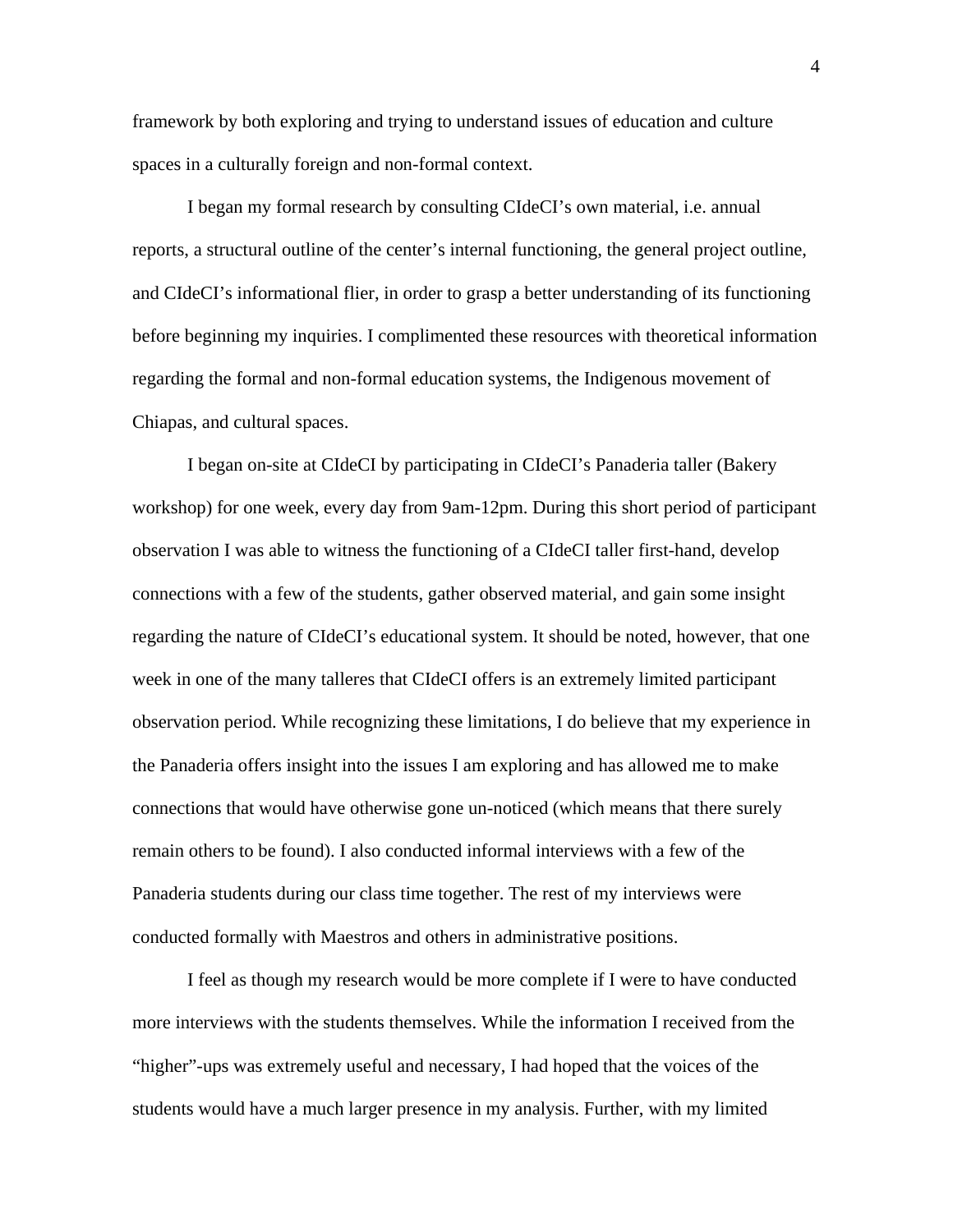Spanish abilities, it was sometimes difficult to collect and understand all the information that I was given during my interviews. For this reason, the voices of my informants have mostly been lost in translation; I was unable to get as many specific quotes as I had originally hoped.

 I was also limited in my ability to collect information due to the fact that CIdeCI was in the process of re-locating; there were restrictions on the resources that I had at my disposal. The majority of the talleres had already been moved to the new location, and therefore the majority of the students as well. Also, those with the ability to connect me with resources were very busy; two of the Maestros came from the New Center to CIdeCI's "old" center specifically to meet with me. I do not feel, however, that these restrictions have prevented me from being able to make solid connections between the experiential and theoretical information that I have been able to gather, but rather that there remains a large deal of gathering to be done.

One last, but certainly not least, note on methodology: in light of the project at hand I have conscioulsy tried to use as few formal resources as possible. Rather I have chosen to mobilize the words of those involved in CideCI and the Indigenous struggle in Mexico as much as possible while still maintaining structure. The formal resources that I use form the necessary base for deeper understandings about the issues that I explore, and provide some of the language that I have mobilized to discuss these issues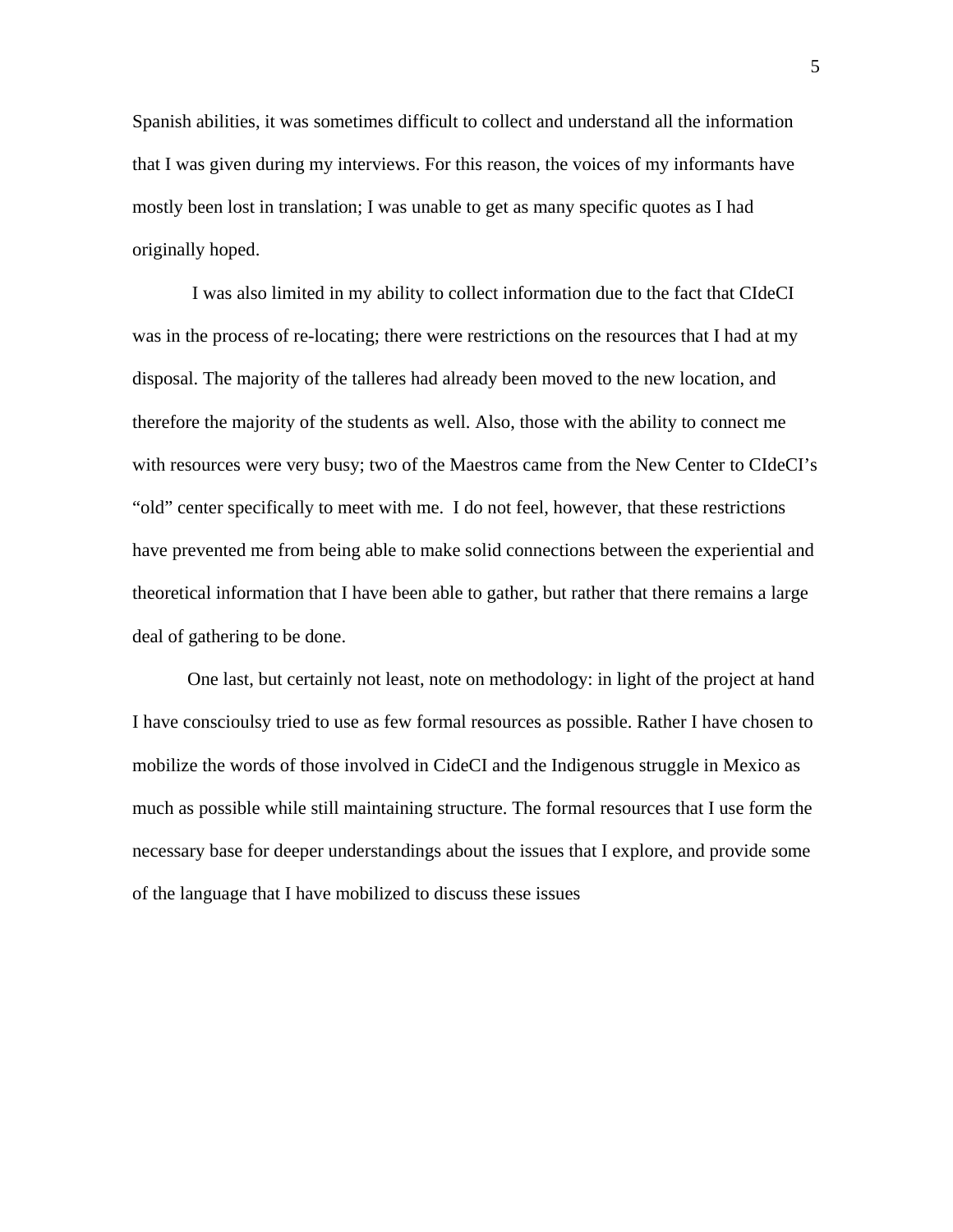**The Indigenous of Chiapas and the Regeneration of Autonomous Physical and Cultural Spaces** 



www.ezln.org/ fotos/antonio\_turok/

"In their [indians, peasants, and 'marginals'] space (which is at once physical and cultural) they carry out their projects, which are nothing else than to lead their own lives." - Gustavo Esteva -

History books have led me to believe that the Indigenous story, from whatever continent it may originate, begins with the arrival of the Europeans and continues with valiant "discoveries" about those dark, strange, and already lost peoples. However their story begins long before that, before they were stripped of their land, freedom, and dignity, and continues today in millions of communities around the world. The Indigenous of Mexico are no exception; their story has become one of persecution, bloodshed, and colonization. With the arrival of the Spanish Conquistadors more than five hundred years ago the Indigenous of Mexico have been forced into, and continue to suffer from impoverished living conditions, land expropriation and exploitation, cultural and societal marginalization, and externally regulated and oppressive economic and political policies. But the Indigenous peoples of Mexico, after hundreds of years of marginalization and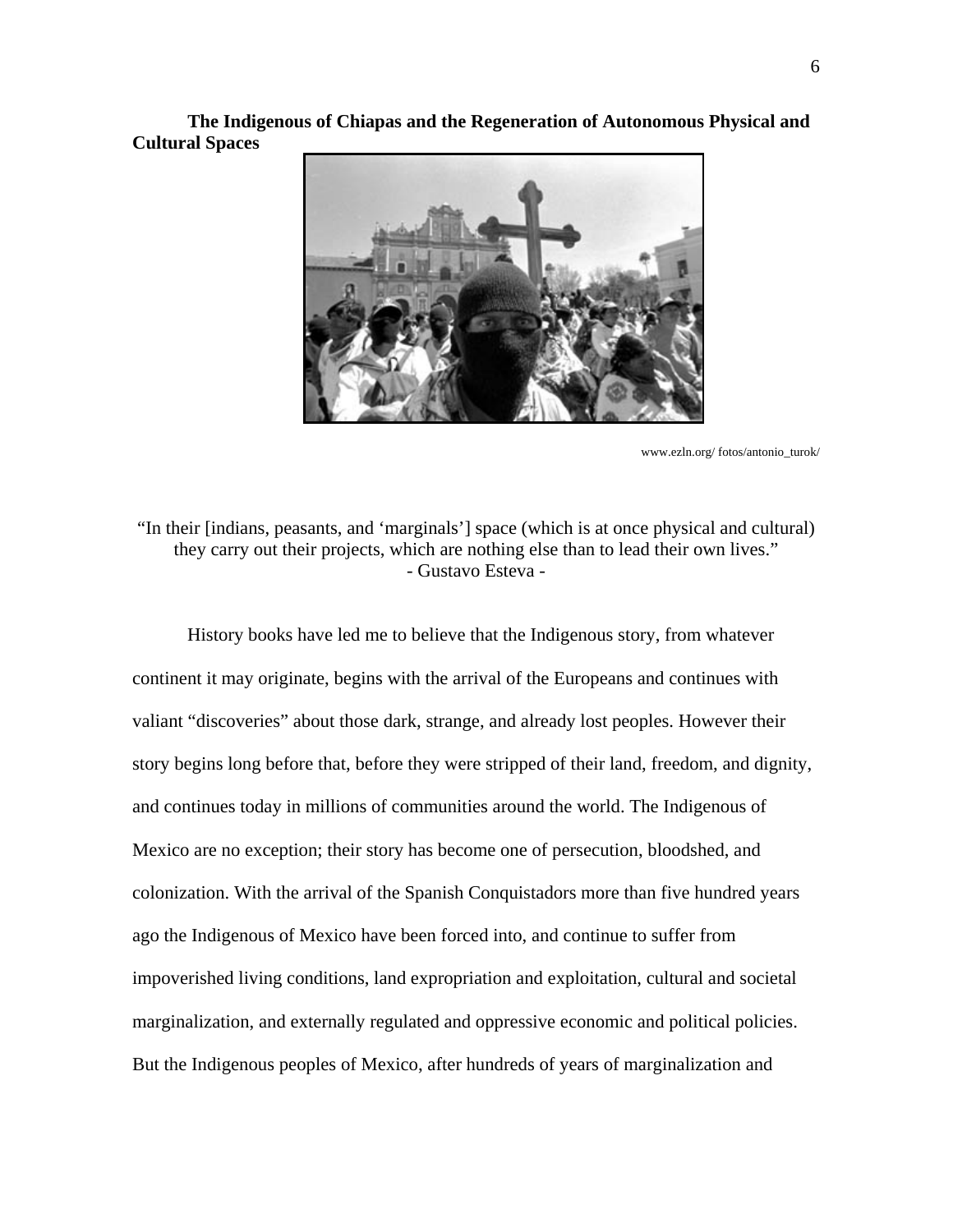oppression, are fighting back, re-claiming their cultural autonomy, physical spaces, and histories.

On January 1<sup>st</sup>, 1994, the same day that NAFTA (North American Free Trade Agreement) was officially put into action, the EZLN (Zapatista Army of National Liberation) entered the city of San Cristobal de Las Casas of Chiapas, Mexico, armed with weapons and black ski-masks, raising their guns and voices in the name of "land, justice, and freedom"(2003, El Color de la Tierra). Overnight the Indigenous peoples of Mexico received global attention, bringing to the fore-front of the national and inter-national stage their enduring struggle for rights, respect, and autonomous forms of living. A mere twelve days later, when the Mexican Army sent 7,000 troops into the State of Chiapas, the EZLN dropped their arms, opting to mobilize palabras<sup>[4](#page-10-0)</sup> and non-violent resistence as their weapons against the powers of the Mexican nation-state (2003, El Color de la Tierra). Since then the EZLN has remained in the global spotlight as one struggle among the millions that are being realized in the name of autonomy and self-determination from national and global neo-liberal powers.

It is important to note that the very word autonomy, and thus the Western concept of autonomy, does not exist in any of the hundreds of languages that are spoken by the Indigenous peples of Mexico. Their adoption and mobilization of this word can be understood as an attempt to use the discourse of the dominant force in order to restrain its power (1998, Esteva). Speaking on behalf of the EZLN, Subcomander Marcos, the most well-know of all Zapatista leaders, explains that the EZLN's definition of autonomy is locally rooted and locally exercised within their cultural spaces. "We have our own notion

<span id="page-10-0"></span><sup>4</sup> Spanish word for "words."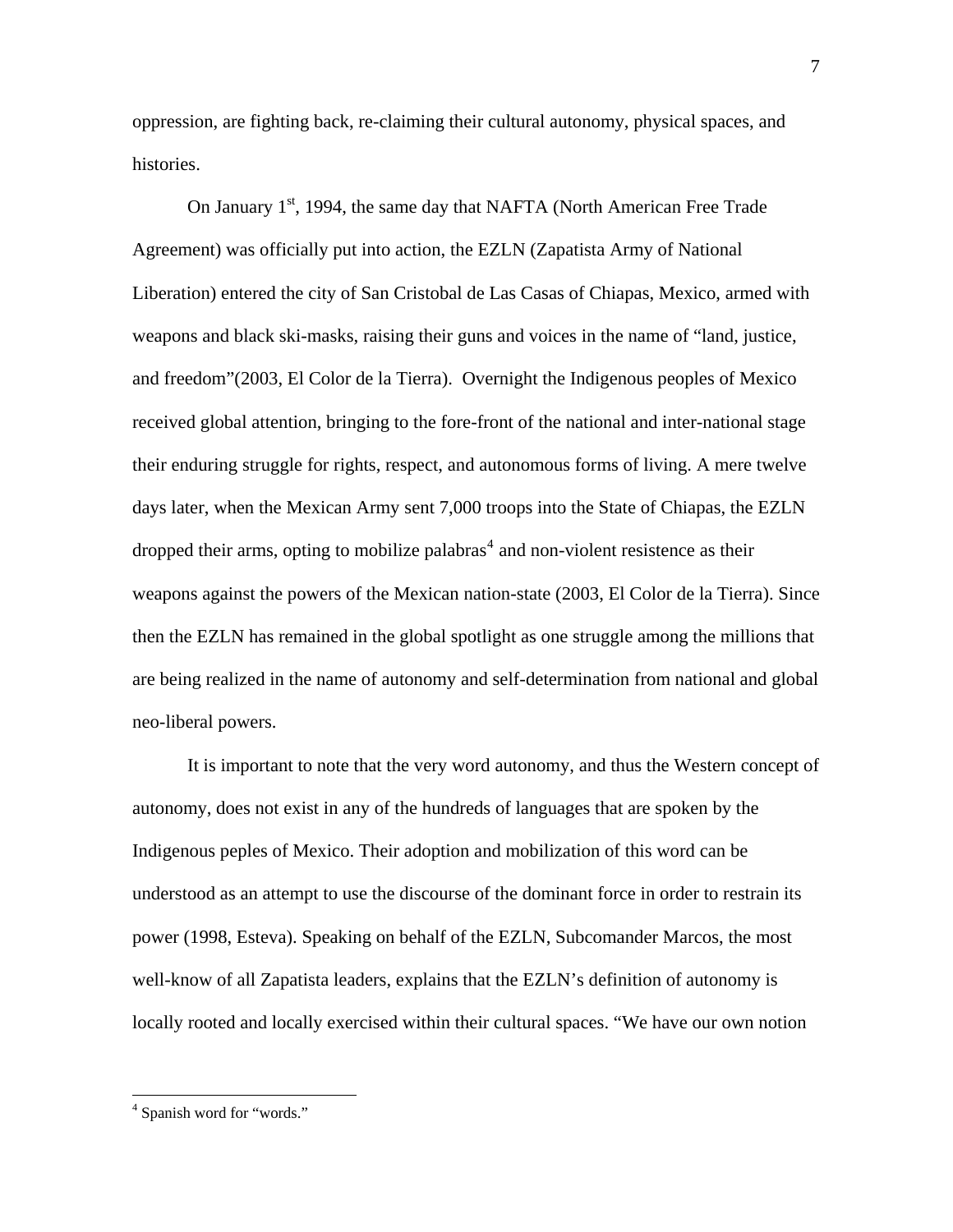of autonomy and we exhert it in our own spaces. But we know that it is not the only one..." (1987, Esteva: 293).

In February of 1996, after two years of dead-end negotiations and physical abuse by Mexican Army personnel in the Indigenous communities of Chiapas, the Mexican state and the EZLN met and signed the San Andres Accords, a written agreement that would grant the Indigenous peoples of Mexico the "right to self-determination and autonomy as collectives with different cultures and with the ability to decide of issues central to them… (1996, San Andres Accords). The San Andres Accords define autonomy as "the concrete expression of the exercise of the right of self-determination," thus granting the Indigenous the right to "decide on their forms of internal governance and the ways in which they organize themselves politically, socially, economically, and culturally." One of the most pressing issues facing the Indigenous communities and their ability to realize these autonomous forms of self-governance is the rights to the very land on which they live – their physical spaces.

Colonialism, wherever it is enacted, necessarily implies the exploitation and robbery of the conquered land and its resources. This colonial trend has continued in Mexico, and particularly fierce in the state of Chiapas. Chiapas is the richest state in Mexico, home to an abundance of natural resources and agricultural production, and yet the state of Chiapas is also home to the poorest population in the country. "As in 1919, the Zapatistas must pay in blood the price for our outcry for Land and Liberty! As in 1919, the land doesn't belong to those who work it. As in 1919, arms are the only path which the evil government has left for those without land. For this reason, we rose up in arms" (1994, Communique from the Clandestine Indigenous Revolutionary Committee). Subcomandante Marcos of the EZLN elaborates on the issues of land and resources facing the Indigenous of Chiapas: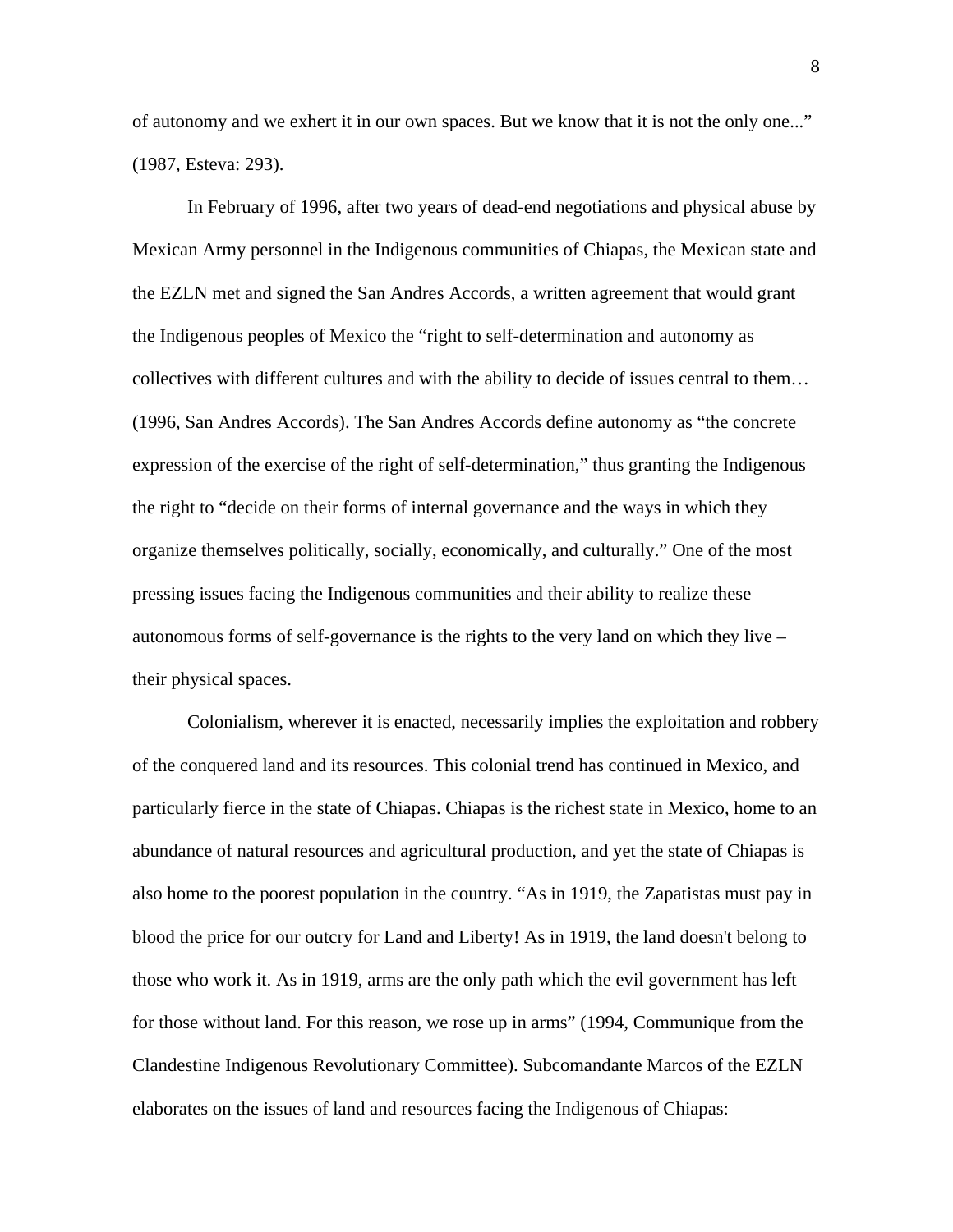Chiapas loses blood through many veins...(t)his land continues to pay tribute to the imperialists:...raw materials, thousands of millions of tons of them, flow to Mexican ports and railroads, air and truck transportation centers. From there they are sent to different parts of the world: The United States, Canada, Holland, Germany, Italy, Japan, but with the same fate--to feed imperialism. The fee that capitalism imposes on the Southeastern part of this country oozes, as it has since from the beginning, blood and mud... The trees fall and dynamite explodes on land where campesinos are not allowed to cut down trees to cultivate. Every tree that is cut down costs them a fine that is 10 times the minimum wage, and a jail sentence. The poor cannot cut down trees, but the petroleum beast can, a beast that every day falls more and more into foreign hands. The campesinos cut them down to survive, the beast to plunder.

- Subcommander Marcos of the EZLN, August 1992

The EZLN and the Indigenous communities that identify with their struggle, in attempt to re-claim their land and thus culture, have formed over thirty "autonomous municipalities," communities in which the people practice locally rooted forms of selfgovernance within their local physical spaces (2001, Esteva). While the global giants and transnational corporations continue to exploit the natural resources of Chiapas, the Indigenous have begun to struggle against these forces by the only means that they can: within their local, physical, and cultural spaces.

There lies a fundamental necessity for the existence of autonomous physical space in order to realize space for autonomous cultural and social organization. Only through first reclaiming their physical spaces does it then become possible to regenerate their local, cultural ways of living. "'We' are learning once again to first rescue and then to master our space...what 'we' are doing enables 'us' to become radically de-linked from the institutional and ideological world that attempts to control us and which antagonizes and blocks us" (1987, Esteva: 293). It is in this manner that I mobilize the term "regeneration:" the initial reclamation of physical space followed by the realization of autonomous cultural practices within this space. Further, regeneration is not an attempt to return to the past, which has long been re-shaped and manipulated by the colonial and national powers at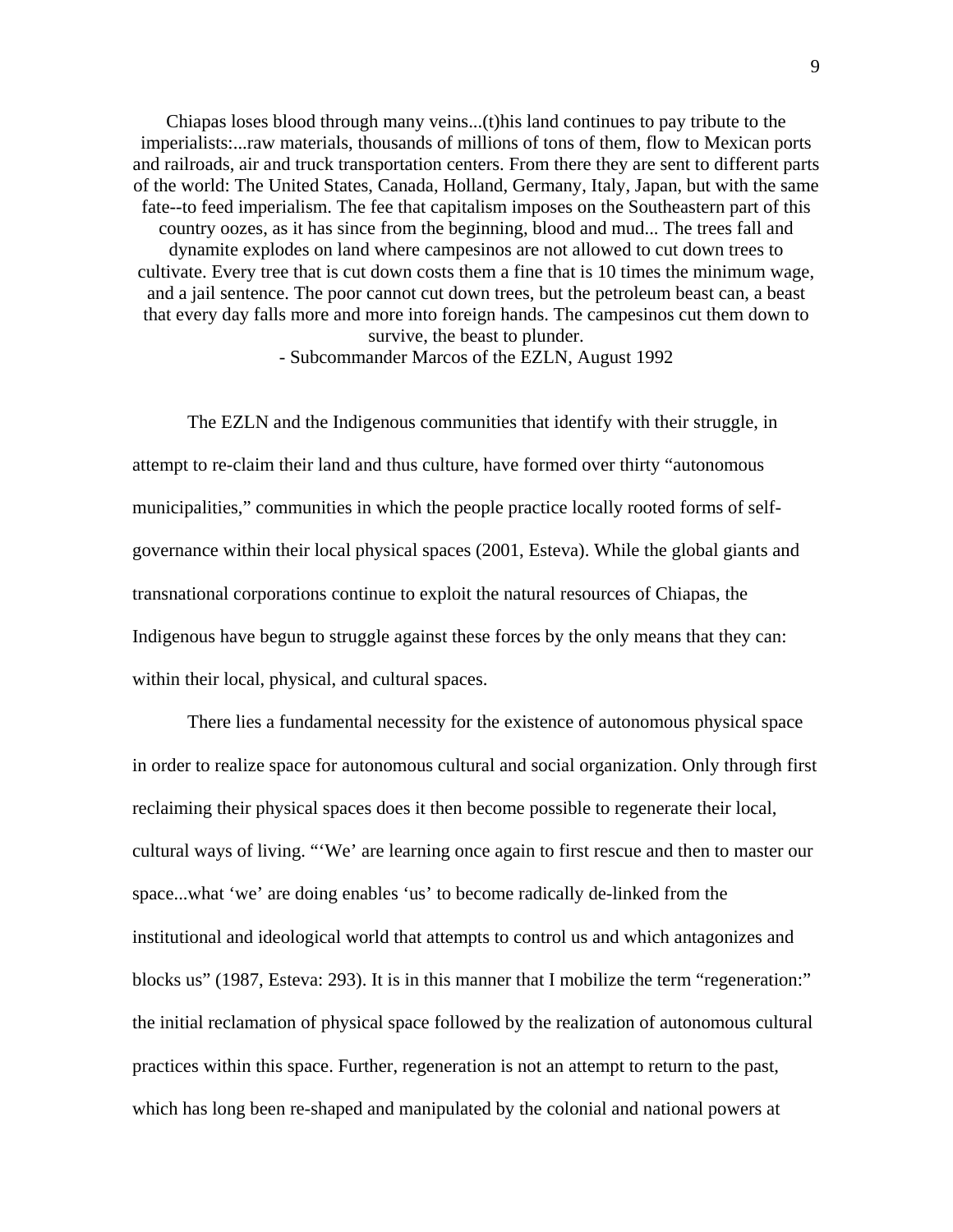work. Rather, these cultural spaces are being regenerated within the current cultural context as a means for preserving what remains, and regenerating autonomous forms of living within this context. The Indigenous communities in resistence are struggling for the right to live free of oppressive external forces. "Life is what they owe us: the right to govern and to govern ourselves"(1998, EZLN *In* Esteva: 43).

#### **Education and Indigenous Cultural Space**

There is no doubt that the issue of education plays a central role in the struggle for autonomy and self-governance. In each colonial history education has been one of the most powerful means through which the colonizers impose their own external values, social mores, and ways of thinking about the world on the colonized population, thus indoctrinating them into the system of the very colonizers themselves. Friere, an education theorist, characterizes colonialism as the "culture of silence," and thus the colonial element in schooling as being an "attempt to silence particular ways of speaking about the world" (2001, Smith). Education is a cultural space that socializes children into a particular framework of thought and supplies them with both practical and cultural knowledge. The Indigenous of Chiapas need an education that is formed out of their own cultural framework, that serves the communities' needs and that is executed in their own Indigenous languages.

It has been explicitly recognized by the EZLN that the state education system has done little if anything at all to improve their lives. In the words of EZLN's Subcomandante Marcos:

Education? The worst in the country. At the elementary school level, 72 out of every 100 children don't finish the first grade. More than half of the schools only offer up to a third grade education and half of the schools only have one teacher for all the courses offered.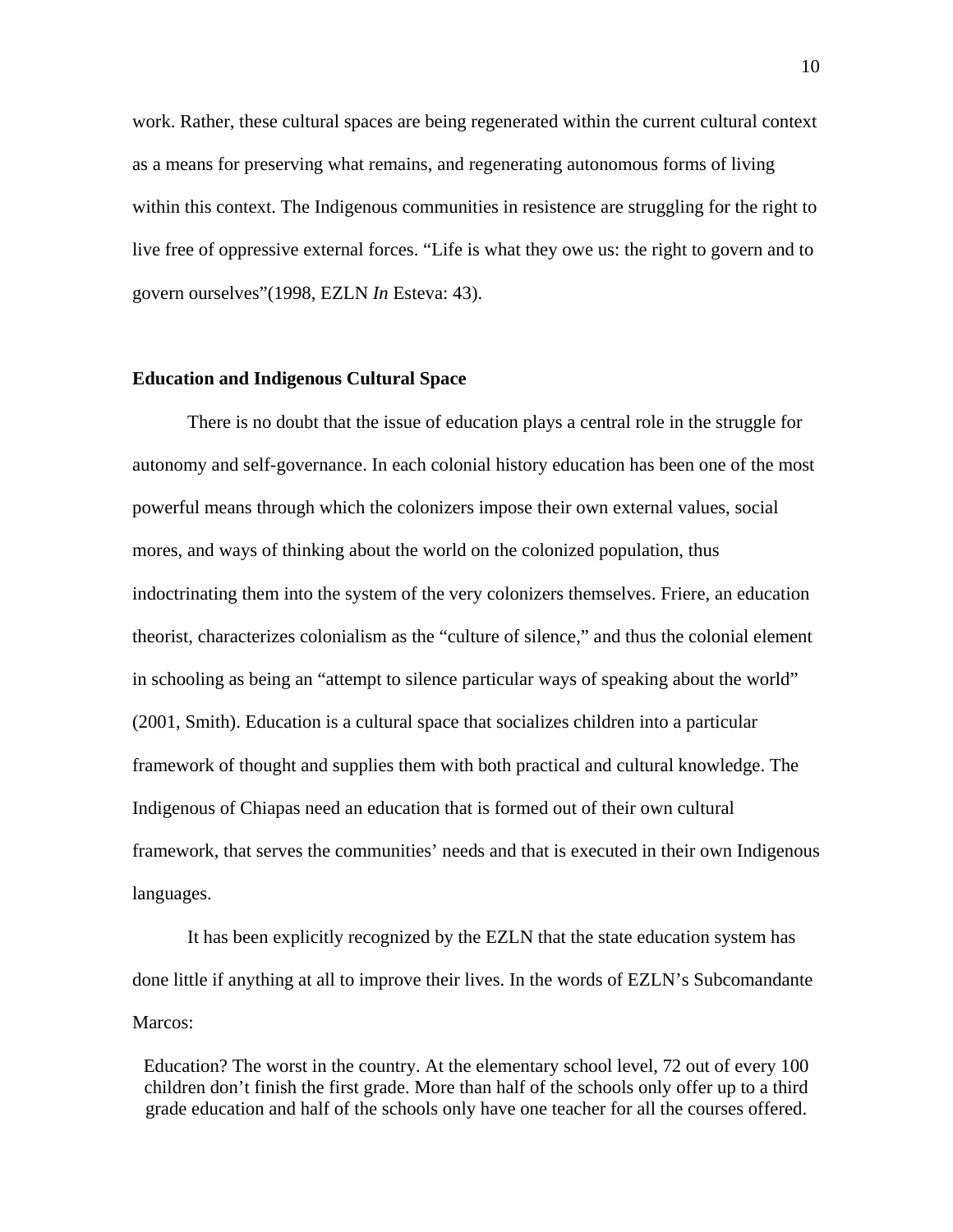There are statistics, although they are kept secret of course, that show that many Indigenous children are forced to drop out of school due to their families' need to incorporate them into the system of exploitation. In any Indigenous community it is common to see children carrying corn and wood, cooking, or washing clothes during school hours. Of the 16,058 classrooms in 1989, only 96 were in Indigenous zones.

Within the San Andres Accords, under the heading "Education and Culture," the importance of an Indigenous education is explicit. The Accords call for the "creation of indigenous institutions who study, spread, and develop indigenous tongues," and the "creation of centers of higher education in Indigenous regions which promote the study and diffusion of the Indigenous cultural wealth, as well as the actual questions and needs of their cultures." Further, as part of the "Commitments of the Federal Government to Indigenous Peoples," the San Andres Accords state that "The State should ensure for Indigenous peoples an education that respects and takes advantage of their knowledge, traditions and forms of organization," and that "(t)he State should respect the educational activities of Indigenous Peoples within their own cultural space."

#### **From Formal to Non**

1

The formal education system, that which the One-third World's<sup>[5](#page-14-0)</sup> nation-states have declared essential for the possibility individual success, has long been under scrutiny by social critics, many of whom completed and excelled in their own formal educational endeavors. Ivan Illich is one such critic who became well-known when his book "Deschooling Society" was published and released in 1973. Illich suggests that the only means for alleviating the extreme social problems plaguing both the One-Third World and

<span id="page-14-0"></span> $<sup>5</sup>$  I use this term as Gustavo Esteva uses it, to refer to the ruling social minorities of the world, or what is more</sup> commonly know as the "First World."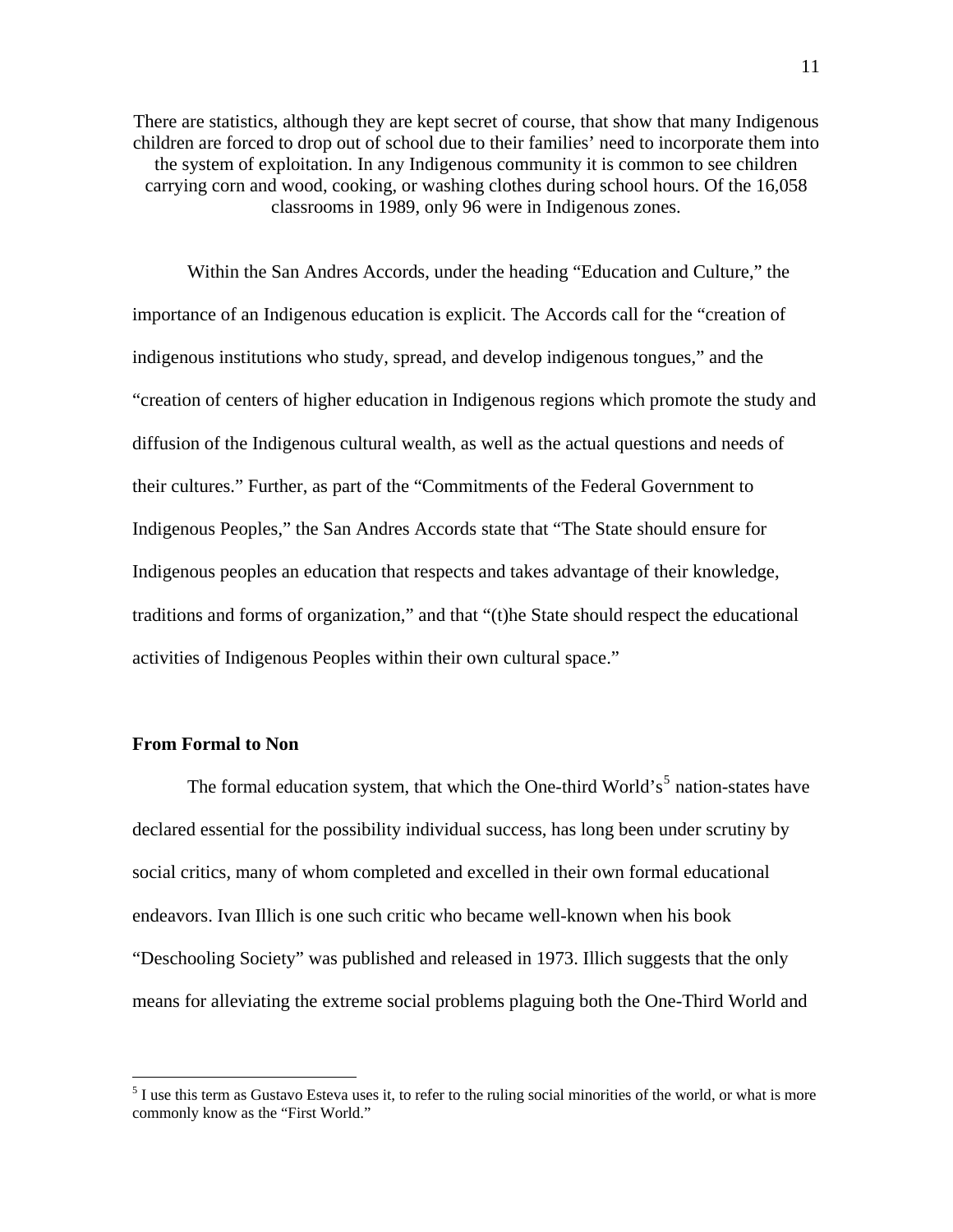Two-Thirds World<sup>[6](#page-15-0)</sup> is the radical deschooling of society, the total elimination of its current structure and existence. While I am inclined to take such a position, for the purposes of this paper I must limit my discussion of the formal education system as it relates to the Indigenous struggle in Mexico, using Illich as the major touchstone for my insights.

The state system of education has aided in the marginalization and invisibility of Indigenous peoples by offering an education that fails to grant equal opportunity within the system, or conversely, a culturally appropriate means of learning outside of the system. The standardized nature of the curriculum and the Western framework from which this education is based offers little room for the Indigenous peoples to succeed. The state has offered nothing but an education system that perpetuates and deepens social inequality. "…(T)he mere existence of school discourages and disables the poor from taking control of their own learning," (1973, Illich). By convincing the poor that they need a formal education to succeed, and then making success within that system (that is culturally inappropriate and does not serve the needs of the poor) nearly impossible, the state strips the poor of their personal and communal power.

The poor, in this case the Indigenous of Mexico, have long been plagued by an externally regulated system based on the belief that "real" learning happens only in the formal classroom, when in fact most learning happens outside of the school system all together. "A…major illusion on which the school system rests is that most learning is the result of teaching" (1973, Illich). Children learn first languages, learn to walk, learn to hold their own spoons, and to communicate with strangers without the instruction of a state-

<span id="page-15-0"></span><sup>&</sup>lt;sup>6</sup> This term is being used to refer to what is more commonly known as the "Third World." I have opted to use this term and the one above as a means of contributing to a shift in the way that we speak, and thus think, about global divisions and social positions.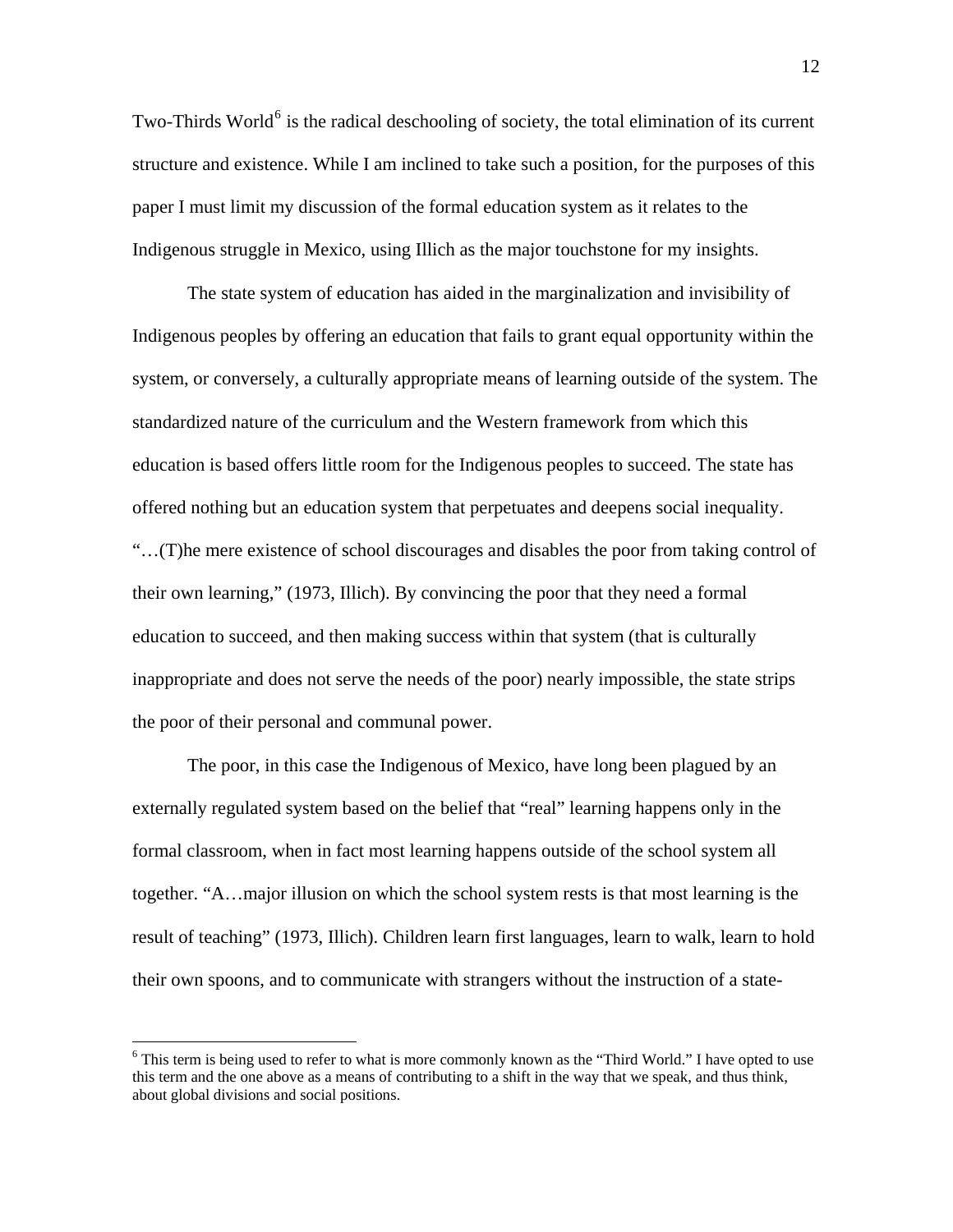certified teacher. "Work, leisure, politics, city-living, and even family life depend on schools for the habits and knowledge they presuppose, instead of becoming themselves a means of education" (1973, Illich). It is partly upon this Illich-defined illusion, that there need be a teacher in order to learn, that the formal education system defines itself. But the Indigenous of Chiapas are beginning to realize autonomous systems of education that serve their communities culturally and practically.

Some Indigenous communities have begun creating their own autonomous education centers within the physical space of their own communities, naming members of their communities "Autonomous Education Promoters." In the words of one such man, "We are managing plans and projects according to our needs; what we need to know, what we want to learn, and we've prepared these plans and programs ourselves" (2003, El Color de la Tierra). These alternatives have been founded out of a vision of autonomous and community-centered learning that serves the people. The fact remains, however, that within such communities resources are scarce; the State has hardly achieved its San Andres promises. Still, these kinds of alternatives offer hope and provide autonomous alternatives to the state system of formal education that can only begin to grow as they gain their footing. As one Autonomous Education Promoter explains, "Education is important, because it's fundamental in our struggle to know the facts. The object of this school is that all the students who are studying now are the ones who teach at primary schools in the Indigenous communities where they are now" (2003, El Color de la Tierra). Once the current students complete their learning they can then go on to be the teachers within these same educational spaces, handing down their autonomously learned cultural knowledge to the next generation.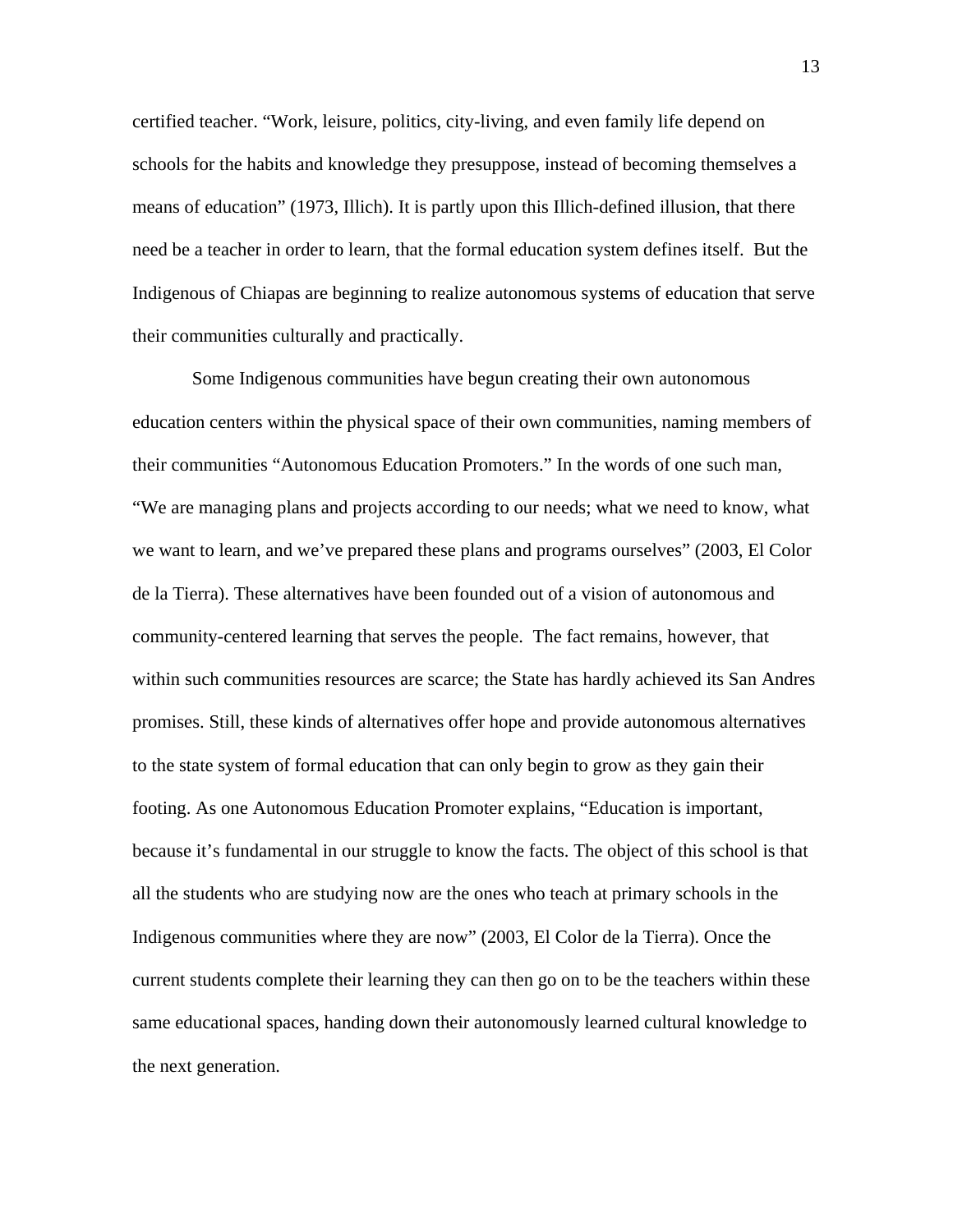#### **CIdeCI's Non-formal Indigenous Alternative**

I was introduced as a "new student," though I hardly felt like such. Standing in the door-way of CIdeCI's Panaderia taller, looking into the surprised faces of fourteen Indigenous girls and women, I felt more like an alien species come to conduct a cultural autopsy than a "new student." I managed, however, to nod and smile, and sputter out an "Hola" while looking for an appropriate place to leave my back-pack.

I made it my next task to try to identify the Maestra. The majority of the women were standing at the main table in the center of the room rolling dough into small balls, half-moons, and other shapes, while a few others washed bowls and cooking trays in the big sink. No one bothered to address me with anything other than a quick glance, so after a few minutes of silence I leaned forward and timidly addressed the room, "So, is there anything I can do to help?" My question was met with giggles and palm-muffled laughs. One of the ladies stepped away from the table and motioned me to take her place. "Thanks." Judging from her demeanor I thought I'd take a guess. "So, are you the teacher?" I inquired.

"Yes, look," she told me, and began to demonstrate the art of making half-moons out of dough balls. I stood nervously observing, making mental note of the exact positioning of her hands, trying to measure the strength with which she held and squeezed the dough, watching the movements of each of her fingers. I made no more than four very sloppy half-moons and the table was suddenly dough-free and a dozen trays full of pan dulce<sup>[7](#page-17-0)</sup> were being slid into the large oven.

<span id="page-17-0"></span> 7 Sweet bread.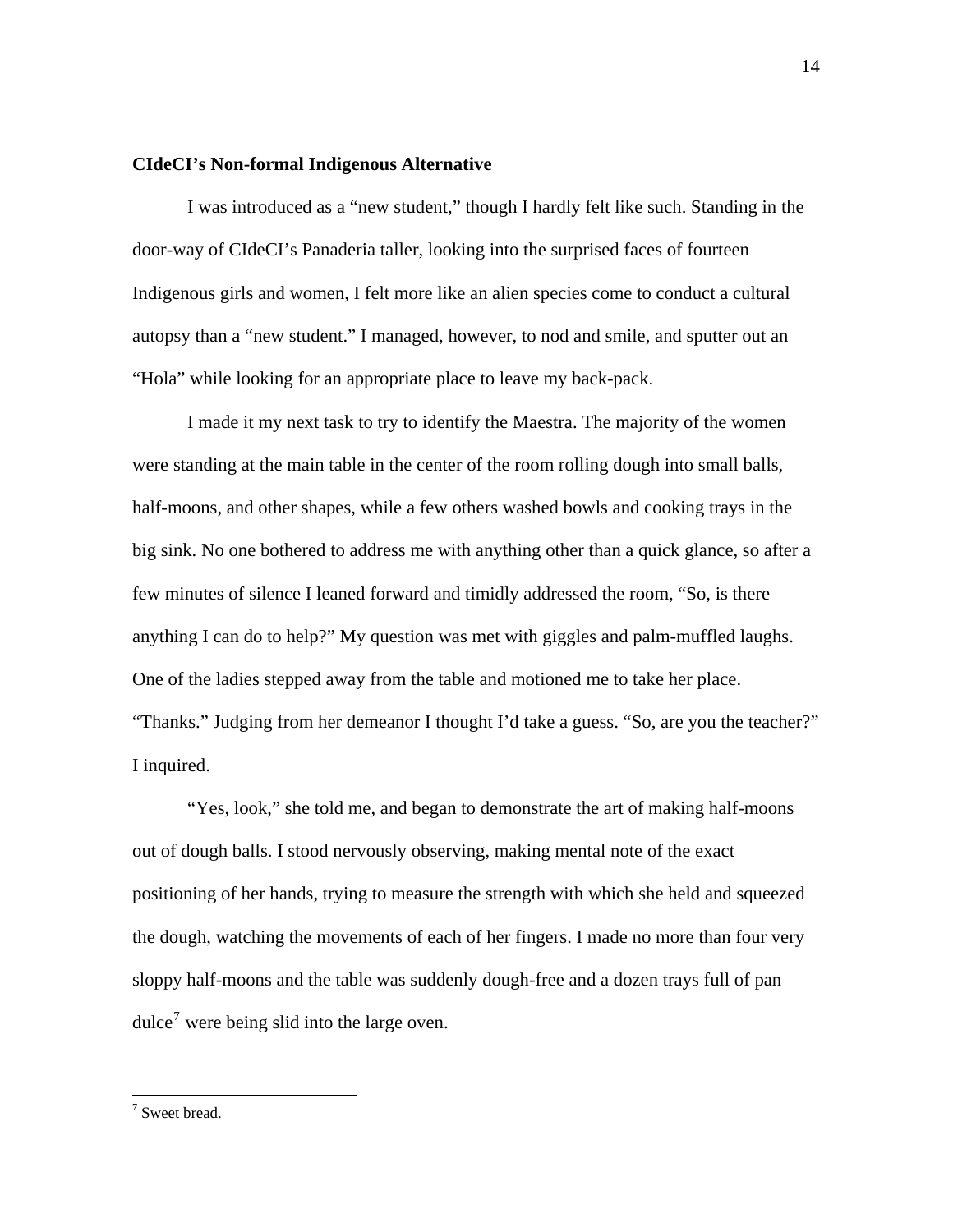Every day at the Panaderia I learned something new, though Maestra Gloria had little if anything to do with it. Many mornings she arrived late, after we had already begun kneading the dough. Eliazer, a nineteen year old Indigenous girl from the Gresia Municipio de Chicomuselo, Chiapas, was most helpful by allowing me to lean over her shoulder and observe while she worked. During my second morning there, after I'd spent nearly half and hour trying to figure it out on my own, Eliazer demonstrated the correct hand position for making nearly-perfect dough balls. By the last day I was spinning out dough balls like an amateur.

Creating and kneading the dough was the hardest of tasks, but one which I was determined to complete before my time was up. I would stand with my hands in the egg, sugar, flour, and butter pile in front of me, copying as closely as possible the other girls. Maestra Gloria, recognizing my need for help, would sometimes appoint another student to help me, but never did so herself. The students rarely consulted Maestra Gloria for help, but rather with technical questions about the exact amount of flour or butter needed to complete the pan $^8$  $^8$  they had decided to make that day.

After each session was complete and the pan had been put into the oven Maestra Gloria would join me at the counter to give me the ingredients and measurements of the pan that we made that day, be it Pasta Ojaldrada, Galletitas, or Pan Pasta Seca. After writing down the ingredients I would proceed to take my notes for the day: observations, ideas, and questions to be answered. It was during this time that I received the most direct attention from the girls. One after another would walk up and lean her head into my notebook. "It's all in English?" Eliazer inquired, smiling curiously. "Is that cursive?" Miriam questioned. I was confused by their interest in my written work until I asked Eliazer to write for me the

<span id="page-18-0"></span>8 Bread.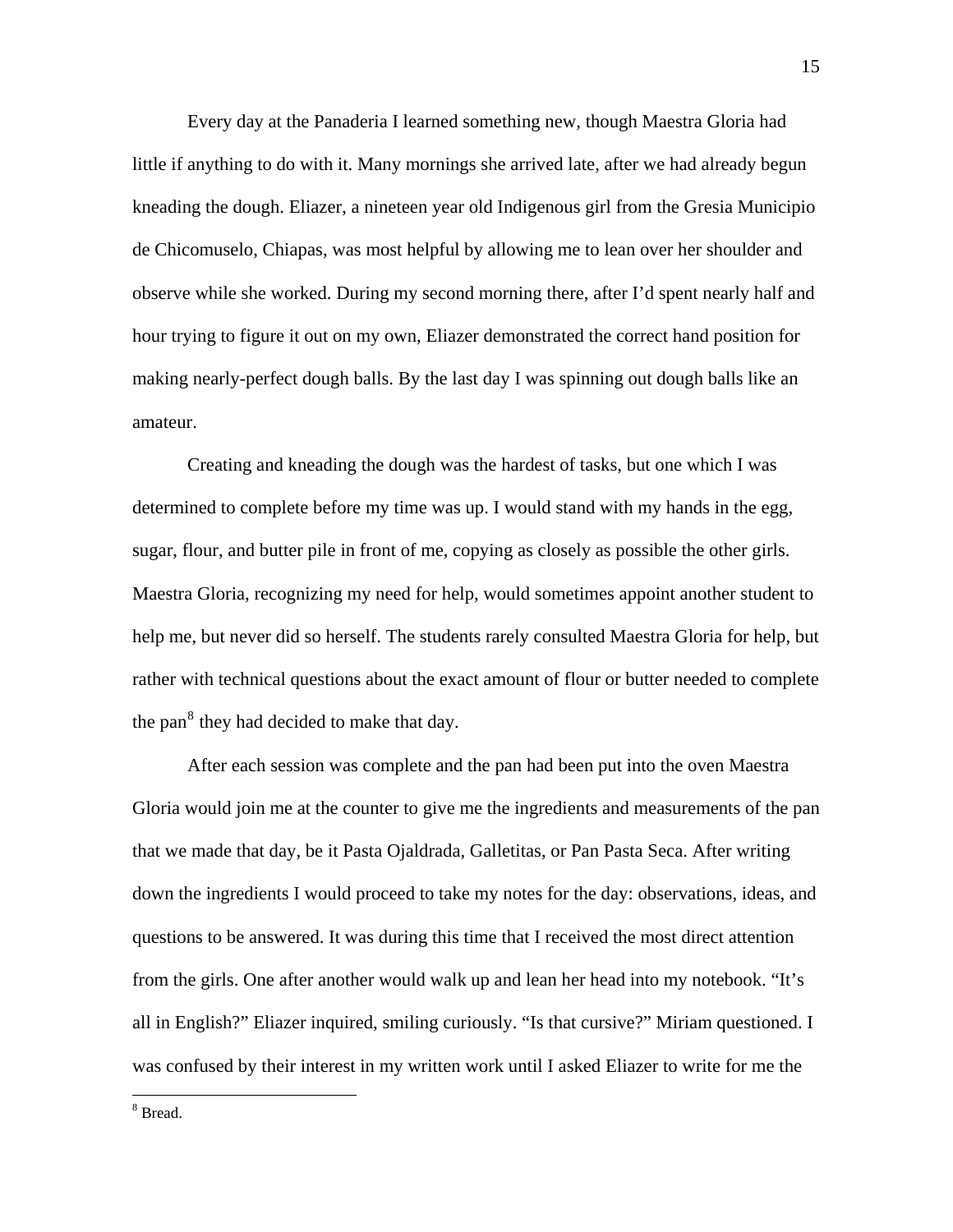name of her community. She wrote nervously, one letter after the other, stopping more than once to cross out and begin again.

\* \* \* \* \*

CIdeCI was founded on August 24, 1989, five years before the Zapatista uprising, by Dr. Sanchez, Maestro Rafael, Maestro Domingo, General Administrator Patricia, Maestro David, and others who to this day continue to work at the center. CIdeCI was formed out of a notion of resistance against the state and national governments as an affordable and practical means for Indigenous peoples of all ages of Chiapas to realize their educational potential in a non-formal context that caters to their needs. "Not resistance just to resist," explained Dr. Sanchez, "but resistance to realize that another world is possible." While CIdeCI has undergone immense structural and practical changes in its organization since 1989, Dr. Sanchez explained that the notion of resistance is the one transversal concept that has continued through every aspect of their work. The Center, while without any official ties to the EZLN, has played, and continues to play a large role in the Indigenous resistance of Chiapas.

As a physical space independent from the government, funded by personal donations and mostly international foundations, CIdeCI offers its space as a resource for others in resistance, in need of help that the government does not offer, and a space for other educational activities. For example, while I was conducting my project CIdeCI hosted women overnight from all over the state of Chiapas who were headed for Tuxtla, a nearby city, to participate in a Women's Rights demonstration. CIdeCI also offered a tremendous deal of logistic support for the policy initiatives taking place between the EZLN and the Mexican government in the late 1990's by offering participants places to stay, caravanning people to and from the events and their communities, and for years, housing refugees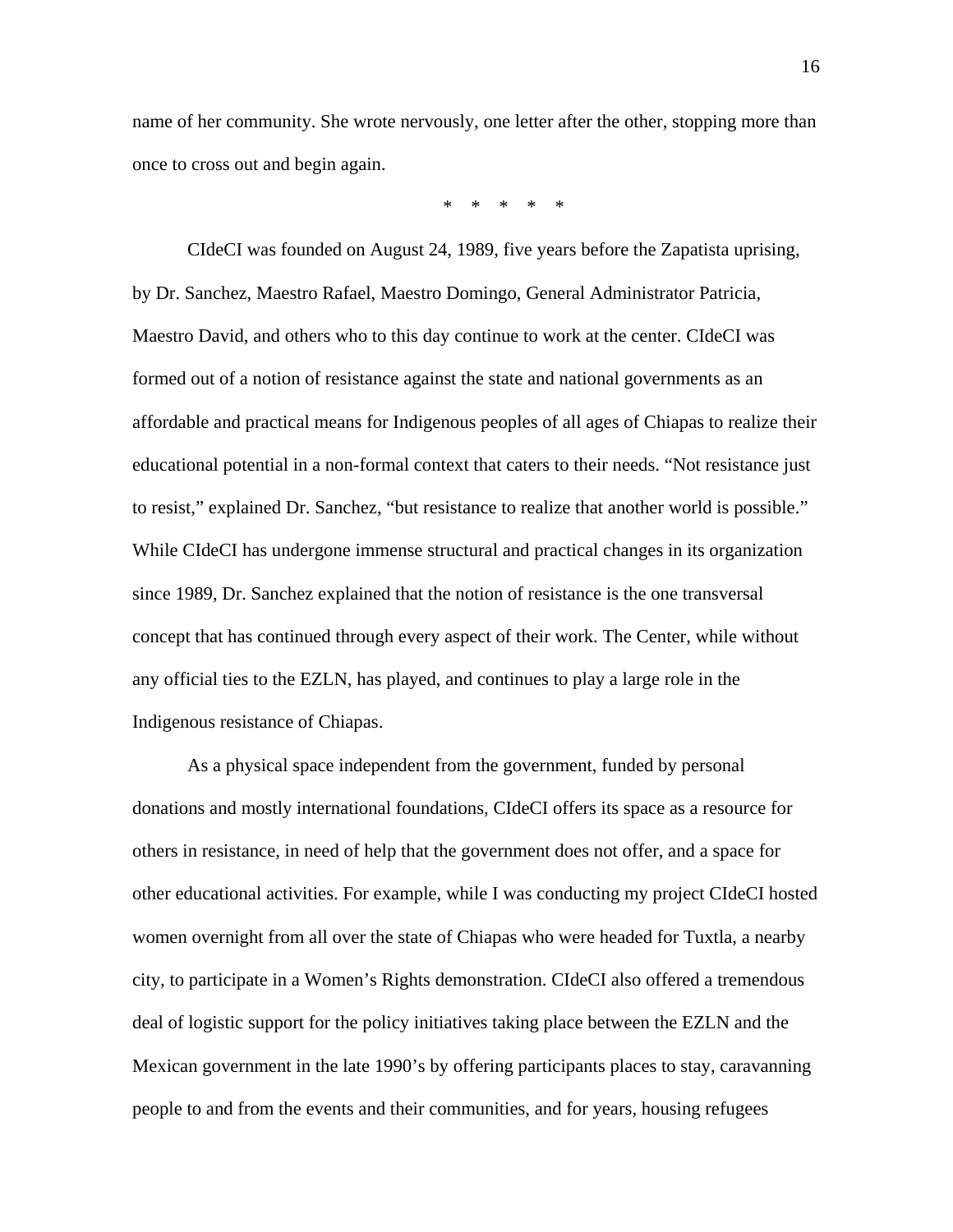displaced due to the uprising (Dr. Sanchez, Interview). Dr. Sanchez himself was even a member of CONAI (Comisión Nacional De Intermediación, National Commission of Mediation) that worked to create negotiations between the EZLN and the government, the San Andres Accords. CIdeCI also holds an on-going session of seminars during which intellectuals and NGO members in the area gather to discuss national and international issues. Their independent status, and thus non-governmental physical space, makes such kinds of social work possible. But more importantly, their Non-formal educational system grants an educational freedom that would be otherwise impossible within a governmentfunded space. CIdeCI is mobilizing a Non-formal education system as a means for regenerating Indigenous autonomous spaces for learning and living.

Non-formal education, Dr. Sanchez explained to me, falls somewhere between the formal and the in-formal; formal being that of the state's obligatory curriculum, prerequisites, and standards, and in-formal being all that is learned outside of any education system - all that is involved in the process of socialization. Non-formal, then, incorporates elements from these two poles, creating a system that is much more open and free than the formal system while maintaining an educational structure. Dr. Sanchez explained that Nonformal education, as compared to formal, directly prepares the student for life. Maestro Domingo of the Mechanic taller told me that the certification that students receive from CIdeCI, while not recognized by the government, is more valuable because it shows that the student can actually *do* something. CIdeCI, as a Non-formal education center completely independent from the government, has the freedom to construct and re-construct both its organization and teaching and learning styles.

Most of the students who come to CIdeCI have not received a formal education. Many cannot read or write or even speak Spanish. CIdeCI offers these students equal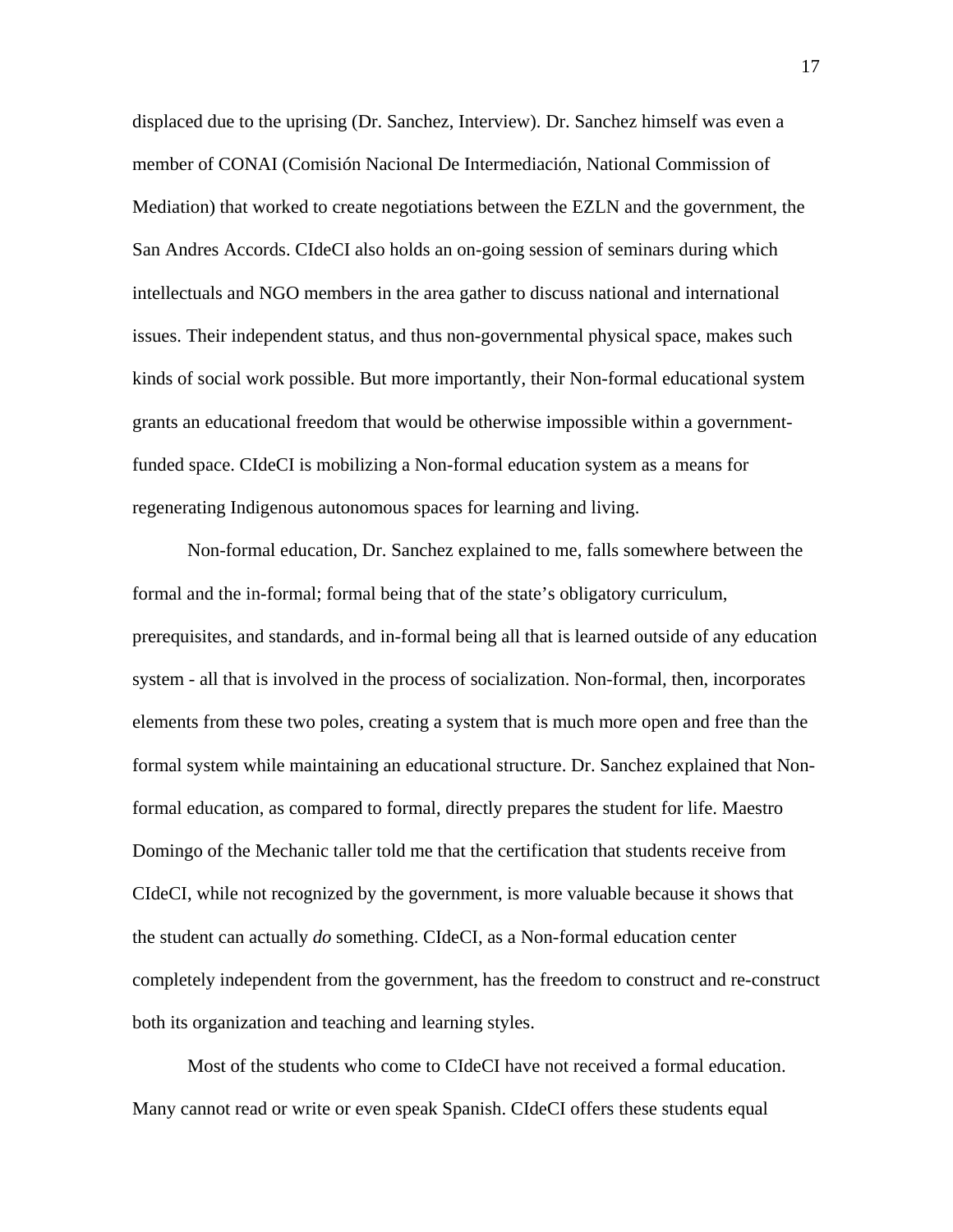opportunities to learn. Firstly, as I was told by each informant, the only pre-requisite for attending CIdeCI is the desire to learn; age and/or previous education is of no importance. Further, they offer courses orally in Indigenous languages, courses in reading, writing, and Spanish, and exams that are taken experientially rather than in written form for those students who do not speak Spanish. The majority of the Maestros speak Indigenous languages themselves (Maestro Domingo: Tsotsil. Maestro David: Tseltal and Tsotsil.). Maestro David, from the community of Huixtan, Chiapas, the man in charge of the Granja Integral<sup>[9](#page-21-0)</sup> talleres, told me that he gives courses in ecology and architecture in both Tsotsil and Tseltal, and that the students choose what it is that they want to learn, not him. Maestro David told me that part of what it means to him that CIdeCI is Non-formal is that he has. Though she does not speak an Indigenous language, Maestra Gloria of the Panaderia<sup>[10](#page-21-1)</sup> told me very simply that if a student does not speak Spanish she merely shows them how to do it with her own hands. Also, as Maestro Rafa explained, students can arrive at CIdeCI any day of the year and begin their chosen talleres the very next day. If after one week or two the student decides that she or he wishes to change her/his taller(es), it is completely acceptable and encouraged. CIdeCI's curriculum is anything but obligatory and standardized; CIdeCI caters to the needs of each individual student and exercises its independent status by using alternative and non-formal means of teaching and learning.

The three main pillars of CIdeCI's pedagogy is that the students "Aprender a hacer, Aprender a aprender, y Aprender a ser mas<sup>[11](#page-21-2)</sup>" (2004: CIdeCI Proyecto). Not only are CIdeCI students learning to do something, they are learning how to learn to do something through hands-on experiences, a skill that they can carry with them for the rest of their

<span id="page-21-0"></span><sup>&</sup>lt;sup>9</sup> Integral Farm

<span id="page-21-1"></span> $10$  Bakery.

<span id="page-21-2"></span><sup>&</sup>lt;sup>11</sup> "Learn to do, Learn to learn, and Learn to be more."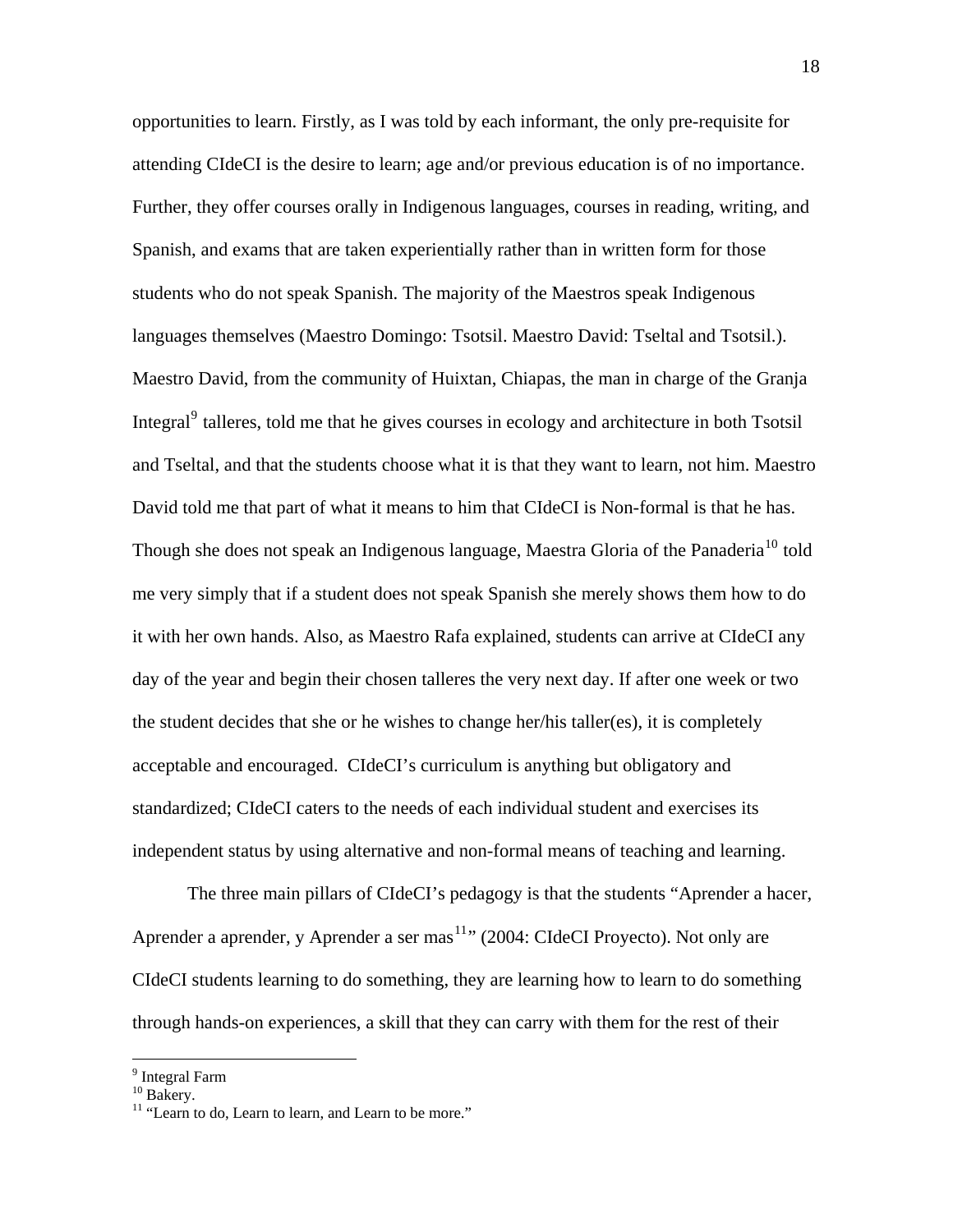lives. General Administrator Patricia explained that the students come to CIdeCI to learn, "like a sponge," but that it is just as important that they learn to teach. Within each taller there are beginner students, advanced students, and students at every level in between. This environment fosters and requires that the more advanced students transfer their knowledge to the less advanced, providing experience in both the act of learning and learning how to transfer knowledge. Patricia explained that this is what is meant by "Aprender a ser mas," that the students learn to transmit what they have learned to others in their communities.

CIdeCI explicitly encourages its students to return to their communities following the completion of their studies (which is determined both by the students experiential ability, and the student her/himself – when she/he is ready to leave). However, it is also made explicit that the students are free to make their own decisions about their own lives (Patricia, Interview). CIdeCI offers the initial support for students who choose to return to their communities and start micro-projects with their new skills: providing a Corte and Confección<sup>[12](#page-22-0)</sup> graduate with her/his first sewing machine, or a Carpentry graduate with the necessary tools to start his own bench-making business, or a Granja graduate with materials for constructing a chicken coop. Maestro David of the Granja told me that he always hopes that his students return to their communities, and that the majority of them do, both practicing and teaching others about ecologically sound farming techniques. Those who return to their communities and start small businesses, such as a bakery or a mechanic shop, are creating local economic spaces in which they have control and power over their own economic well-being, while simultaneously providing the community with a local service, diminishing independence on outside or government run businesses. In this manner, CIdeCI not only provides a physical and cultural space for autonomous learning, but also

<span id="page-22-0"></span> $12$  Sewing.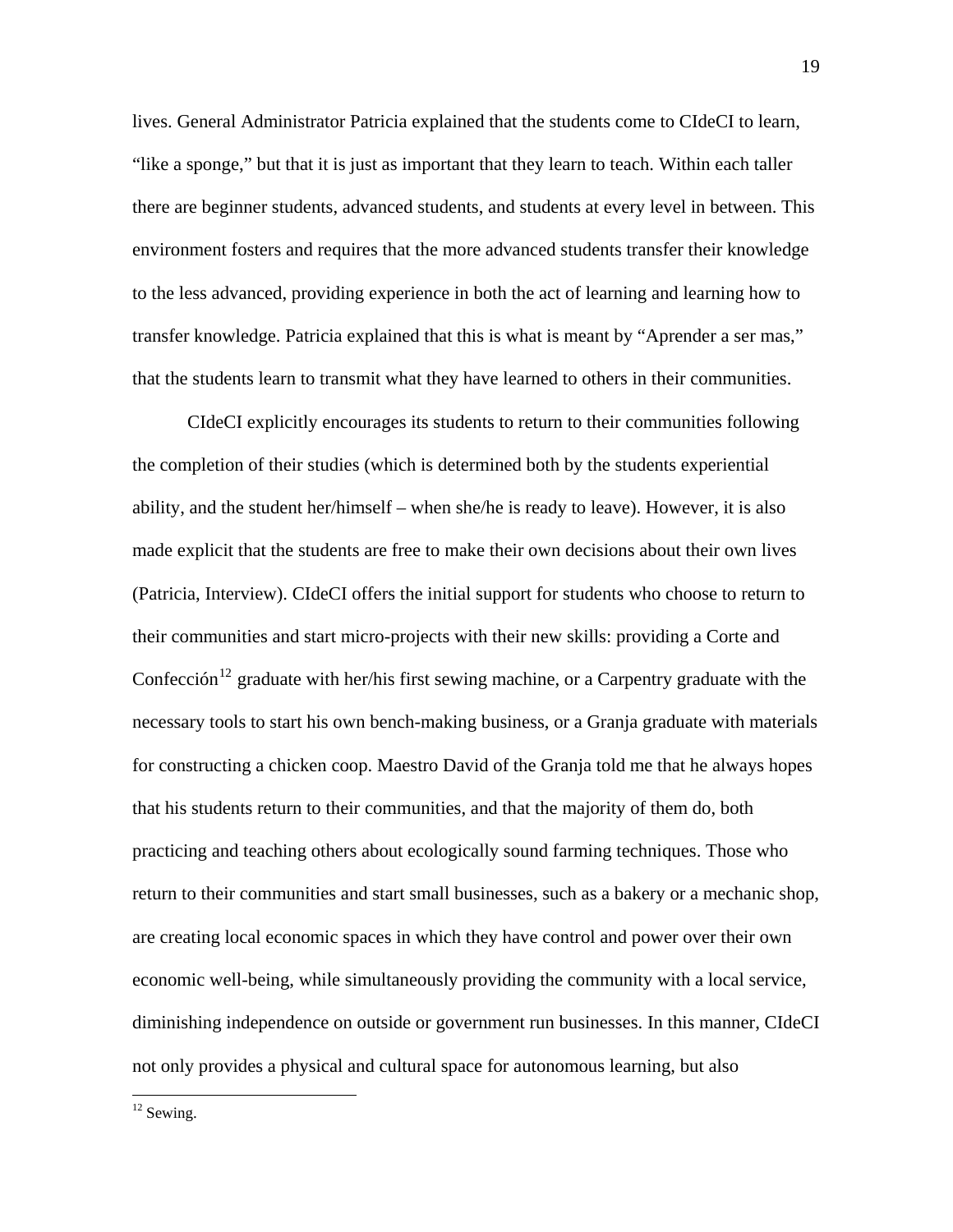contributes to the regeneration of autonomous spaces within the Indigenous communities of Chiapas.

The daily upkeep of CIdeCI is in the hands of the students. Maestro Rafa explained that every student has an internal responsibility because "this is their house, not ours." While the teachers and administrators return home at night and on the weekends, the students live in CIdeCI-provided housing, on site. Thus responsibilities such as trash, lighting, and the cleaning of bathrooms and talleres are assigned, negotiated, and executed by the students themselves. The General Administrator, Patricia, explained that if the students have concerns regarding the way things are running she is there to listen and make changes accordingly. She thinks of herself and the others in administrative and Maestro positions as being there to accompany and accommodate the students. Patricia also told me that it is partly through the internal responsibilities that CIdeCI ensures the students' full participation in their own daily lives and the functioning of the center - that they retain a sense of community. Because the students leave their communities to come to CIdeCI it is important that they retain a sense of power and control over their community environment. In this same vein, CIdeCI students have been granted the responsibility of constructing and designing their own, new physical and educational space.

 Back in 1989 CIdeCI was granted the space for its project by a Christian group called Salicianos. This group technically remained owners of the land while CIdeCI was granted the right to use it, thus building from the bottom-up its own buildings and housing facilities. In the year 2002 CIdeCI was informed by Salicianos that they would have to leave the land by the date August 24, 2005, the same date of its initial founding sixteen years earlier. According to Maestro Rafa and Patricia, the main reason for this decision on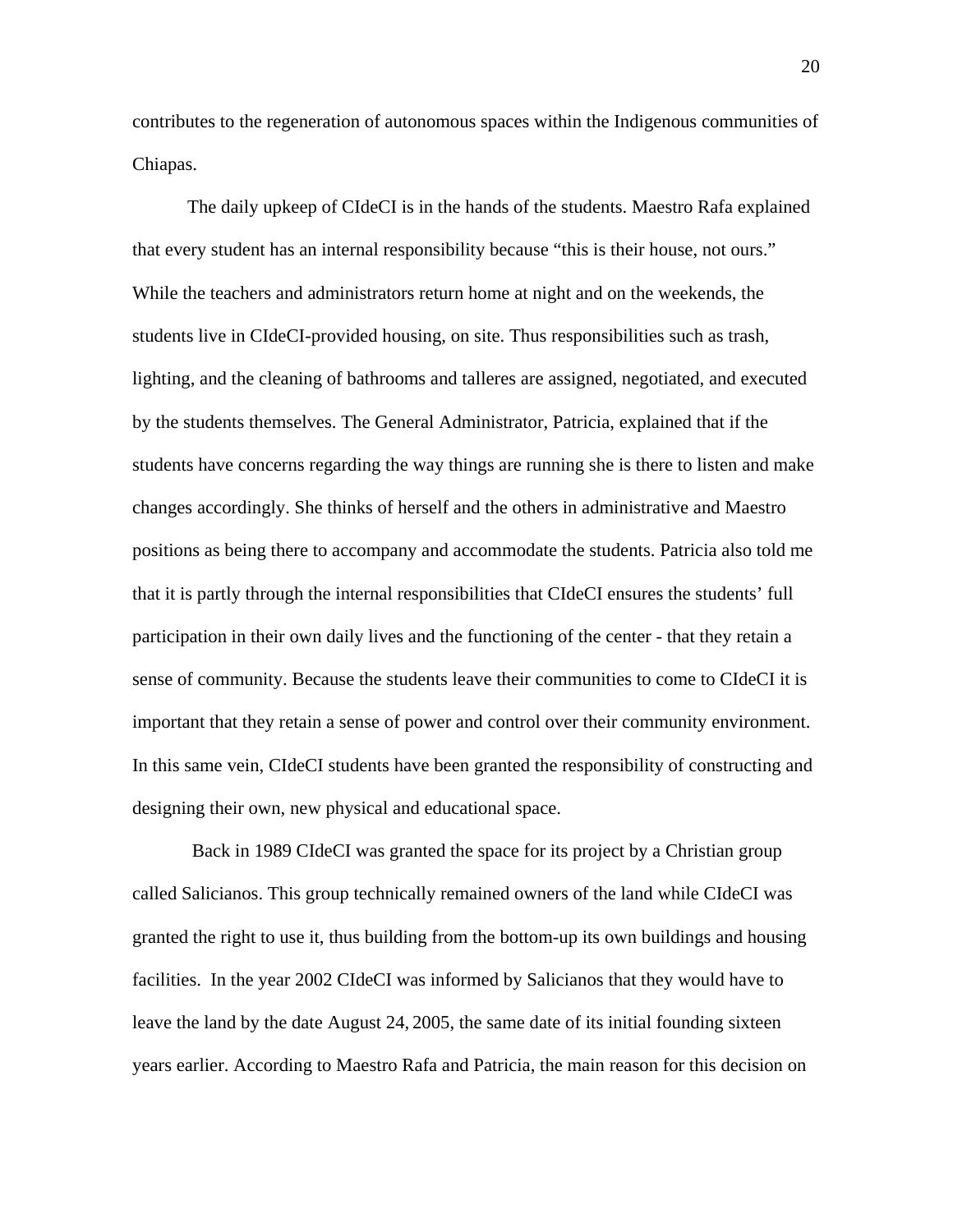the part of the Salicianos is because they make no profit off of CIdeCI's presence on their land, and thus they are looking for other options from which they can monetarily benefit.

For the last two years CIdeCI has been working to construct their new center, the students themselves doing the bulk of the hands-on work of designing and constructing the building themselves, as well as the furniture within. By May 20, 2005, Dr. Sanchez expects that each new building will be ready for occupation and use. While there remains a great deal of work to be done, CIdeCI is ready to move to their new piece of land, upon which they will be able to exert a complete autonomy from the government and/or any other organization.

#### **Conclusion**

CIdeCI occupies an independent physical space within which they exercise alternative forms of teaching and learning that cater to the needs of their Indigenous students, thus providing a means for the regeneration of cultural spaces. CIdeCI, as a free and Non-formal center, is mobilizing alternative education as a non-violent means of resistance against the nation-state of Mexico, and has been doing so since before the EZLN brought this movement of resistance to the inter-national stage. CIdeCI offers space and resources for experiential, hands-on learning, with the ultimate goal of creating autonomously designed and executed micro-projects within Indigenous communities, thus bettering the lives of those suffering from the external forces of the national and international giants. CIdeCI is working within the context of the current national and international situation, creating spaces where autonomous forms of learning, and thus living, may be regenerated. As the most powerful means of transferring cultural knowledge,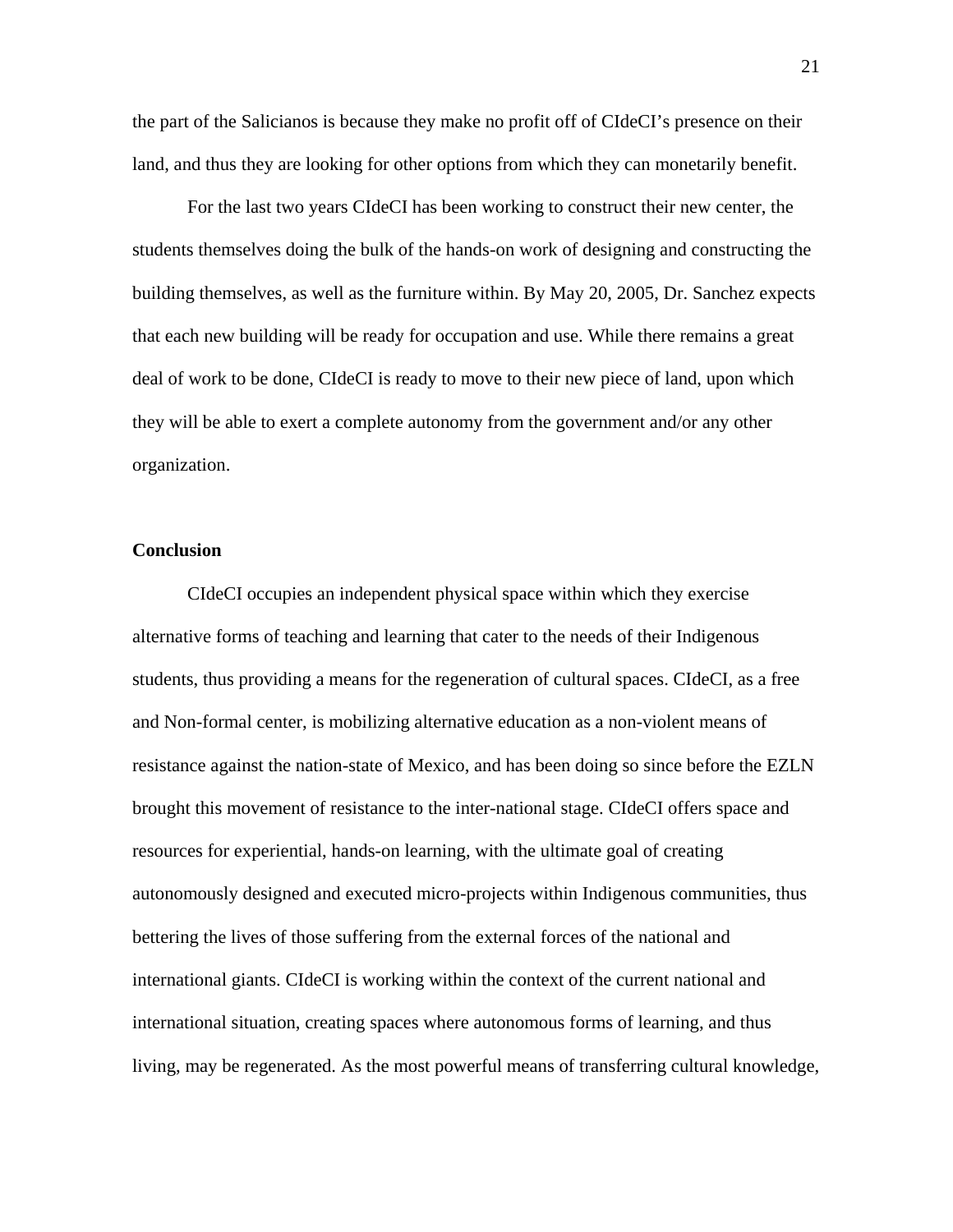it is no wonder that education occupies a central role in the Indigenous struggle for autonomy.

While CIdeCI offers a much needed social service to the Indigenous population of Chiapas there still remain issues to be explored, that due to my time and resource constraints I was unable to investigate. What kind of actual impact has CIdeCI had within the communities themselves? Are there micro-projects flourishing, and if so, what kinds of obstacles do they face? How does the migration of the students from their communities to CIdeCI affect the lives of their families and the communities they have left behind? How does migration to the city impact the world-view of the students? What potential does Nonformal education have for communities world-wide? These kinds of questions are more than worth exploring, and could potentially uncover some very important insights regarding the role of Non-formal education as a world-wide option. In the words of an Autonomous Education Promoter in Chiapas, "We are not talking about a Mexican education, or an Indigenous education…but an education for everyone" (2003, El Color de la Tierra).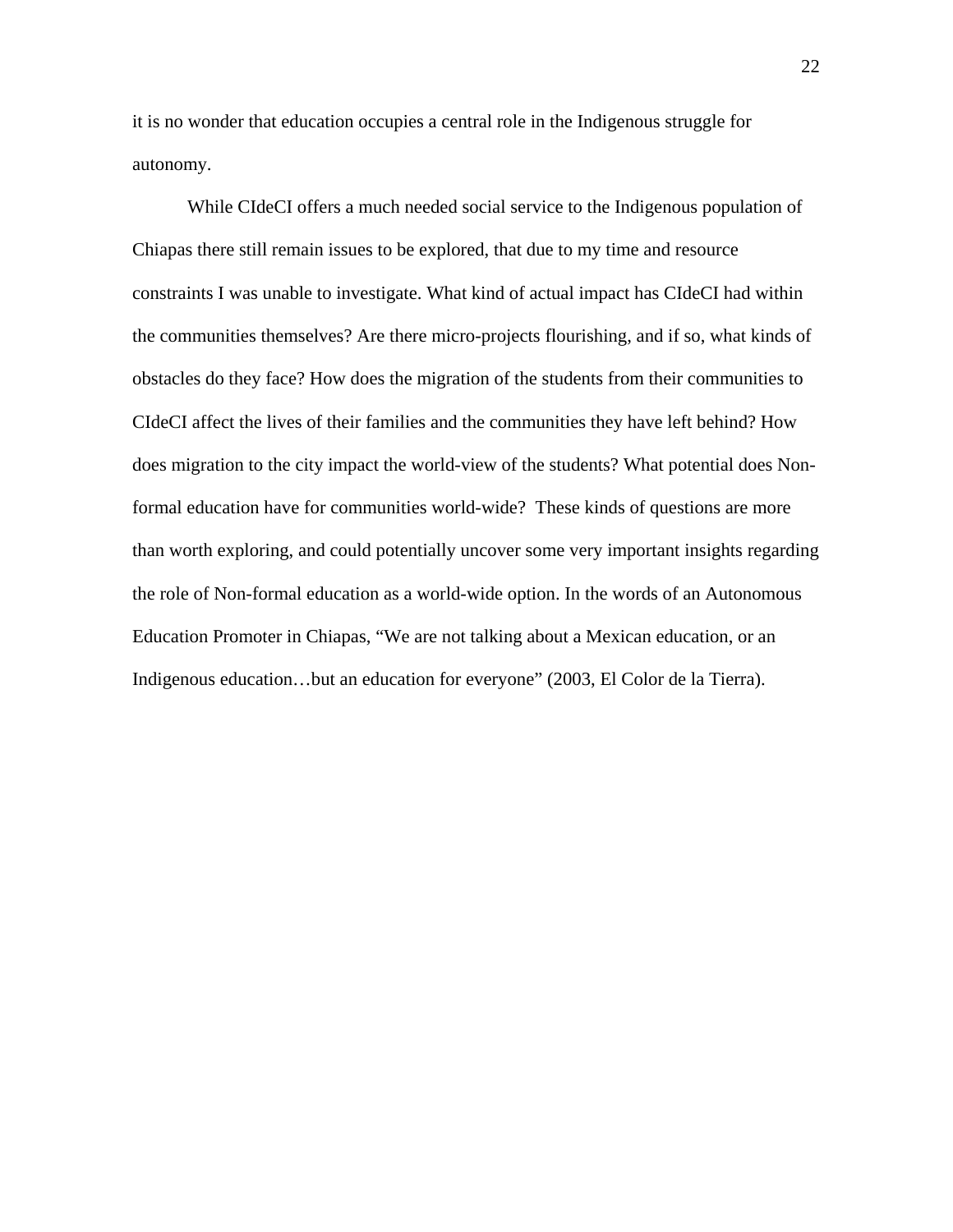#### **Works Cited**

Centro Indigena-Intercultural de Educacion No Formal: Centro Indigena de Capatacion Integral 'Fray Bartoleme de Las Cassas' A.C.

2004. Proyecto: Formación, Capacitation y Microproyectos con Jóvenes Indígenas del Estado de Chiapas, México. Operación y consolidación del Centro Regional de Educación No formal 'Fray Bartolomé de Las Casas:' 2004-2006. San Cristóbal de Las Casas, Chiapas, México.

Communique from the Clandestine Indigenous Revolutionary Committee- General Command of the Zapatista National Liberation Army, Mexico.

April 10, 1994*.* Electronic Document,

 http://www.ezln.org/documentos/1994/19940410b.en.htm, accessed April 29, 2005.

#### El Color de la Tierra

2003 Jose Gaya. 48 minutes. MIRADAS.

#### Esteva, Gustavo

2001 The Meaning and Scope of the Struggle for Autonomy. *In* Latin American Perspectives 28(2): 120-145.

#### Esteva, Gustavo

1987 Regenerating People's Space. *In* Alternatives, 12(1), 125-152.

#### Esteva, Gustavo and Madhu Suri Prakash.

1998 Grassroots Postmodernism: Remaking the Soils of Cultures. New York: Zed Books Ltd.

#### Illich, Ivan

1973 Deschooling Society. Great Britain: Calder and Boyars Ltd.

Informal and Non-formal Education, Colonialism and Development: the Place of Informal Education in Development – the Experience of the South.

 2001 Smith, Mark K. Electronic Document, http://www.infed.org/biblio/colonialism.htm#colonialism, accessed May 1<sup>st</sup>, 2005.

#### Rovillos, Raymundo.

1999 Education in the Internacional Decade of Indigenous Peoples: Bringing Education Back into the Mainstream of Indigenous Peoples' Lives. Tebbabba Breifing Paper No. 3: Indigenous Peoples and Education.

#### San Andres Accords.

1996 Electronic Document, http://www.ezln.org/san\_andres/acuerdos, accessed April 23, 2005.